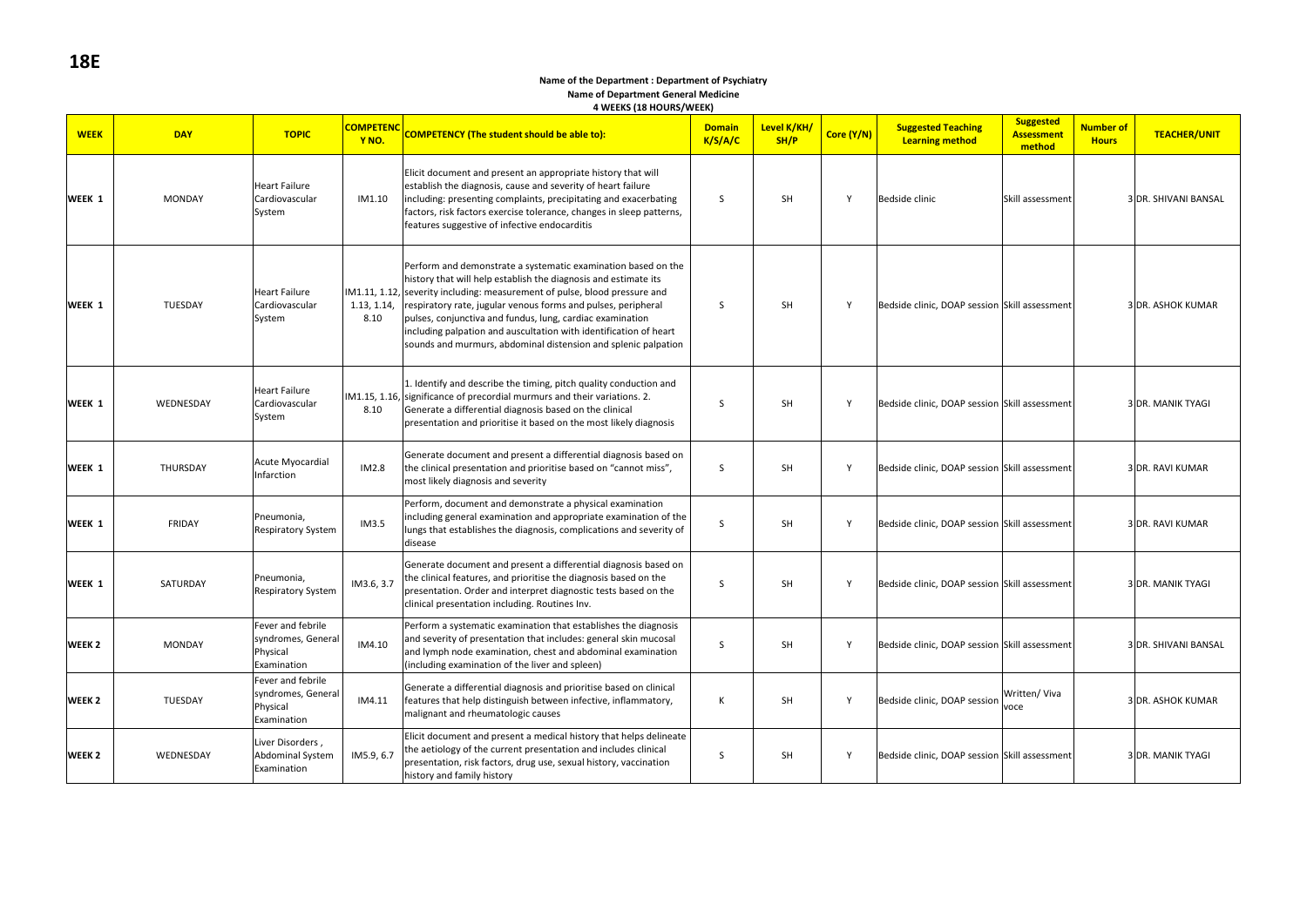| WEEK <sub>2</sub> | THURSDAY      | Liver Disorders,<br>Abdominal System<br>Examination | IM5.10            | Perform a systematic examination that establishes the diagnosis<br>and severity that includes nutritional status, mental status,<br>jaundice, abdominal distension ascites, features of portosystemic<br>hypertension and hepatic encephalopathy                                                                                                              | S            | SH        | Y | Bedside clinic, DOAP session Skill assessment |                                    | 3 DR. RAVI KUMAR         |
|-------------------|---------------|-----------------------------------------------------|-------------------|---------------------------------------------------------------------------------------------------------------------------------------------------------------------------------------------------------------------------------------------------------------------------------------------------------------------------------------------------------------|--------------|-----------|---|-----------------------------------------------|------------------------------------|--------------------------|
| WEEK <sub>2</sub> | FRIDAY        | Rheumatologic<br>problems                           | IM7.12, 7.13      | Perform a systematic examination of all joints, muscle and skin<br>that will establish the diagnosis and severity of disease. Generate<br>a differential diagnosis and prioritise based on clinical features<br>that suggest a specific aetiology                                                                                                             | <sub>S</sub> | SH        |   | Bedside clinic, DOAP<br>session               | Skill assessment                   | 3 DR. RAVI KUMAR         |
| WEEK <sub>2</sub> | SATURDAY      | Anemia                                              | IM9.3             | Elicit document and present a medical history that includes<br>symptoms, risk factors including GI bleeding, prior history,<br>medications, menstrual history, and family history                                                                                                                                                                             | S            | <b>SH</b> | Y | Bed side clinic, DOAP<br>session              | Skill assessment                   | <b>3 DR. MANIK TYAGI</b> |
| WEEK <sub>3</sub> | <b>MONDAY</b> | Anemia                                              | IM9.4, 9.5        | Perform a systematic examination that includes : general<br>examination for pallor, oral examination, DOAP session of hyper<br>dynamic circulation, lymph node and splenic examination.<br>Generate a differential diagnosis and prioritise based on clinical<br>features that suggest a specific aetiology                                                   | S            | <b>SH</b> | Y | Bedside clinic, DOAP session Skill assessment |                                    | 3 DR. SHIVANI BANSAL     |
| WEEK 3            | TUESDAY       | Acute Kidney Injury<br>Nephrology<br>System         | IM10.12,<br>10.13 | Elicit document & Perform Systemic Examination and present a<br>medical history that will differentiate the aetiologies of disease,<br>distinguish acute and chronic disease, identify predisposing<br>conditions, nephrotoxic drugs and systemic causes                                                                                                      | S            | SH        | Y | Bedside clinic, DOAP session Skill assessment |                                    | 3 DR. ASHOK KUMAR        |
| WEEK <sub>3</sub> | WEDNESDAY     | Diabetes Mellitus                                   | IM11.7            | Elicit document and present a medical history that will<br>differentiate the aetiologies of diabetes including risk factors,<br>precipitating factors, lifestyle, nutritional history, family history,<br>medication history, co-morbidities and target organ disease                                                                                         | <sub>S</sub> | <b>SH</b> | Y | Bedside clinic, DOAP session Skill assessment |                                    | <b>3 DR. MANIK TYAGI</b> |
| WEEK <sub>3</sub> | THURSDAY      | Thyroid dysfunction<br>(GPE)                        | IM 12.5 &<br>12.6 | Elicit Document & Perform and demonstrate a systematic<br>examination based on the history that will help establish the<br>diagnosis and severity including systemic signs of thyrotoxicosis<br>and hypothyroidism, palpation of the pulse for rate and rhythm<br>abnormalities, neck palpation of the thyroid and lymph nodes and<br>cardiovascular findings | <sub>S</sub> | <b>SH</b> | Y | Bed side clinic, DOAP<br>session              | Skill assessment                   | 3 DR. RAVI KUMAR         |
| WEEK <sub>3</sub> | FRIDAY        | Common<br>malignancies :<br>Approach                | IM13.7 &<br>13.8  | Elicit document and present a history & Perform Examination that<br>will help establish the aetiology of cancer and includes the<br>appropriate risk factors, duration and evolution                                                                                                                                                                          | S            | K         | Y | Bedside clinic                                | Skill<br>assessment/<br>Short case | 3 DR. RAVI KUMAR         |
| WEEK <sub>3</sub> | SATURDAY      | GI bleeding<br>Approach and<br>Examination          | IM15.4 &<br>15.5  | Elicit and document & Perform Clinical Examination and present<br>an appropriate history that identifies the route of bleeding,<br>quantity, grade, volume loss, duration, etiology, comorbid<br>illnesses and risk factors                                                                                                                                   | S            | <b>SH</b> | Y | Bedside clinic                                | Skill assessment                   | 3 DR. MANIK TYAGI        |
| WEEK 4            | <b>MONDAY</b> | Cerebrovascular<br>accident CNS<br>Examination      | IM18.5            | Perform, demonstrate & document physical examination that<br>includes general and a detailed neurologic examination as<br>appropriate, based on the history                                                                                                                                                                                                   | S            | <b>SH</b> | Y | Bedside clinic, DOAP session                  | Skill<br>Assessment                | 3 DR. SHIVANI BANSAL     |
| WEEK 4            | TUESDAY       | Cerebrovascular<br>accident CNS<br>Examination      | IM18.6            | Distinguish the lesion based on upper vs lower motor neuron,<br>side, site and most probable nature of the lesion                                                                                                                                                                                                                                             | K/S          | <b>SH</b> | Y | Bedside clinic, DOAP session                  | Assessment                         | 3 DR. ASHOK KUMAR        |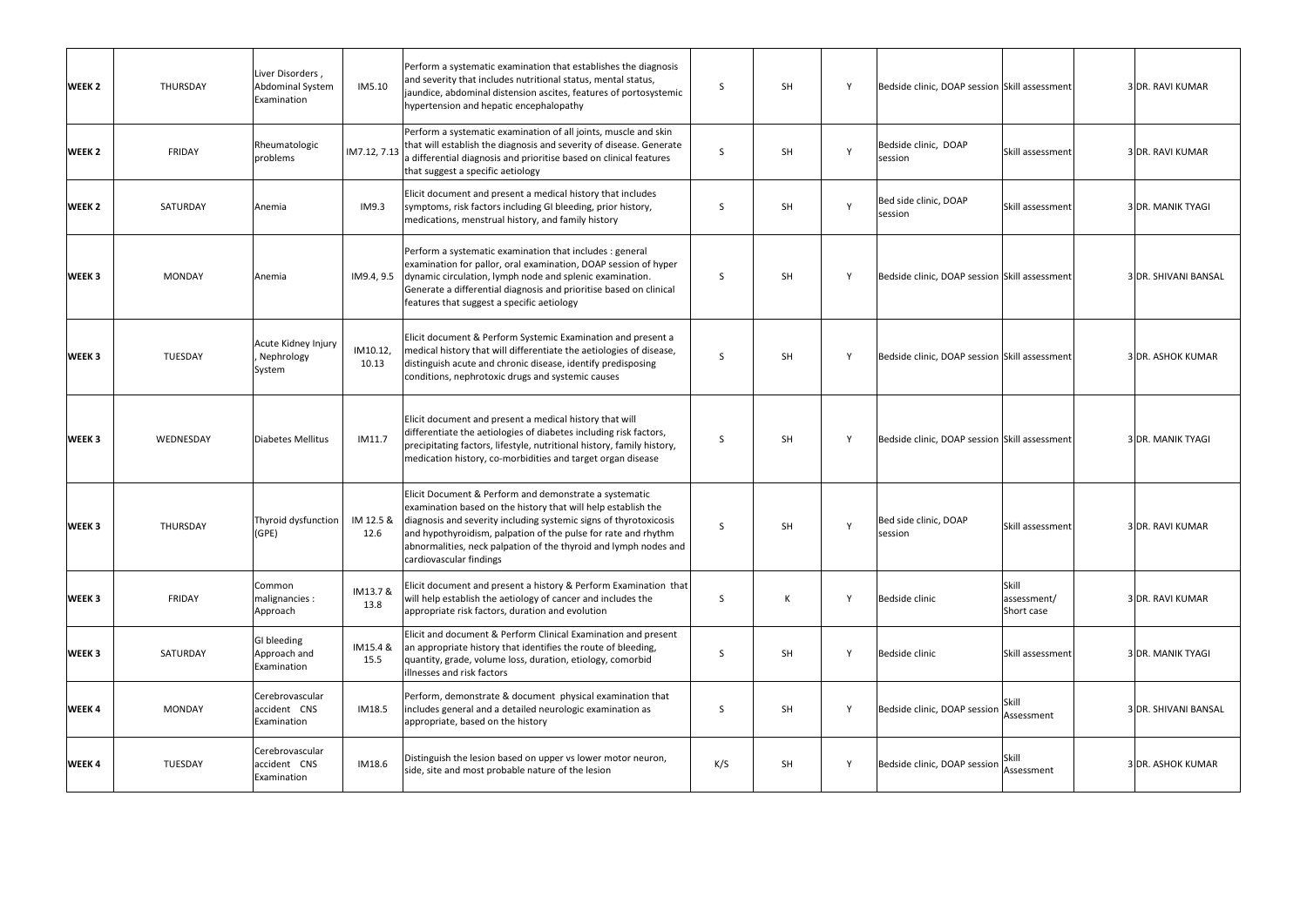| WEEK 4 | WEDNESDAY     | Movement<br>disorders CNS<br>Examination                                    | IM19.4   | Perform, demonstrate and document a physical examination that<br>includes a general examination and a detailed neurologic<br>examination using standard movement rating scales                                                                 | <b>SH</b> | Bedside clinic                                | <b>Skill assessment</b> | 3 DR. MANIK TYAGI                                    |
|--------|---------------|-----------------------------------------------------------------------------|----------|------------------------------------------------------------------------------------------------------------------------------------------------------------------------------------------------------------------------------------------------|-----------|-----------------------------------------------|-------------------------|------------------------------------------------------|
| WEEK 4 | THURSDAY      | Envenomation CNS<br>Examination                                             | IM20.5   | Perform a systematic examination, document and present a<br>physical examination that includes general examination, local<br>examination, appropriate cardiac and neurologic examination                                                       | <b>SH</b> | Bedside clinic, DOAP session Skill assessment |                         | 3 DR. RAVI KUMAR                                     |
| WEEK 4 | <b>FRIDAY</b> | The role of the<br>physician in the<br>community<br><b>General Medicine</b> | IM26.21, | Demonstrate respect to patient privacy, Demonstrate ability to<br>maintain confidentiality in patient care, Demonstrate respect in<br>26.22, 26.24 relationship with patients, fellow team members, superiors and<br>other health care workers | <b>SH</b> | Bedside clinic, DOAP session Skill assessment |                         | 3 DR. RAVI KUMAR                                     |
| WEEK 4 | SATURDAY      |                                                                             |          | Ward Leaving Evaluation & Assesment                                                                                                                                                                                                            |           | <b>VIVA VOCE</b>                              |                         | <b>DR. SHIVANI BANSAL,</b><br><b>DR. MANIK TYAGI</b> |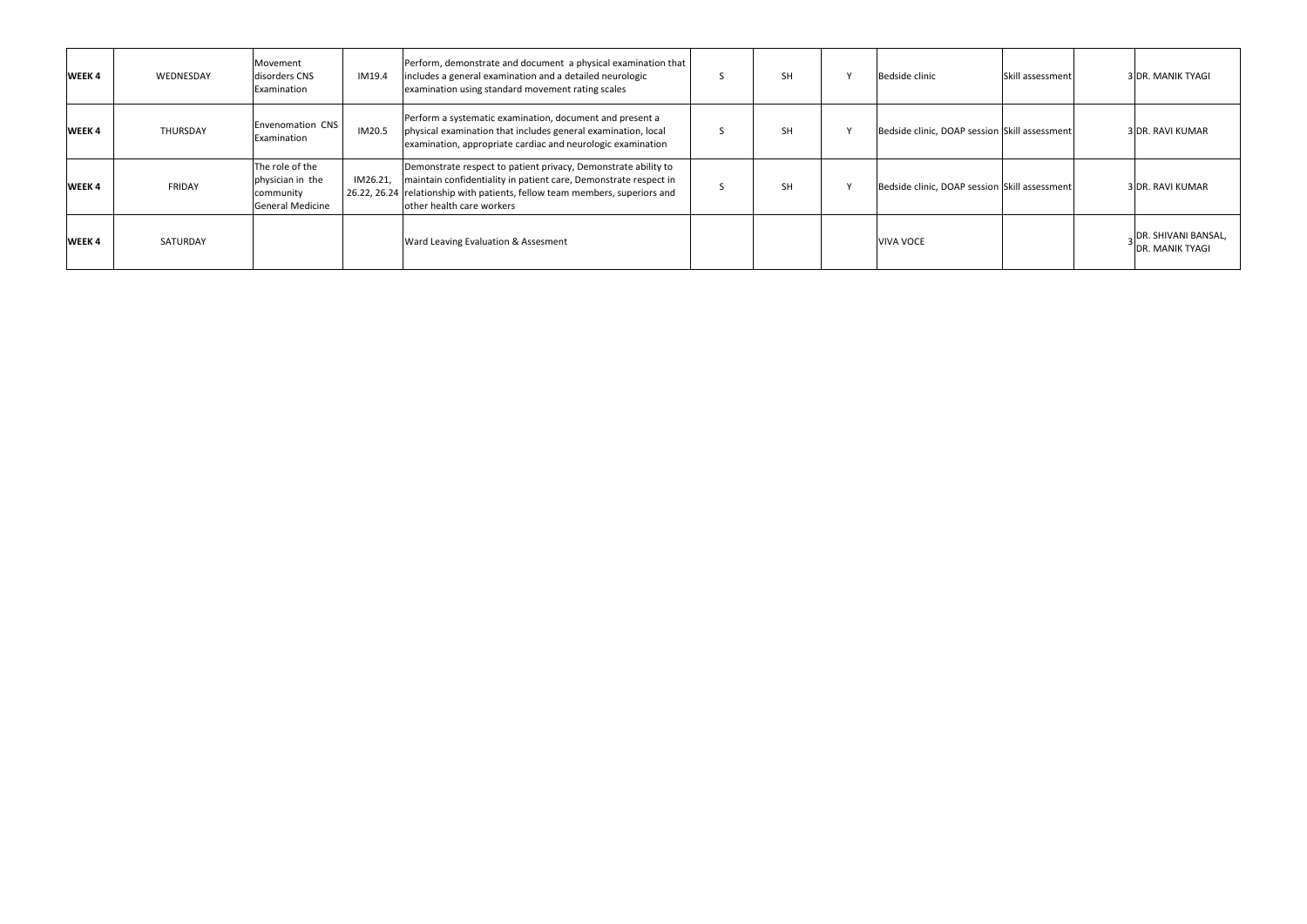# **2 WEEKS (15 HOURS/WEEK) SANTOSH DEEMED TO BE UNIVERSITY, GHAZIABAD Name of the Department : Department of Dermatology**

| <b>III MBBS</b> |                                                                    |                                  |                           |                                                                                                                                                |                          |                     |             |                                                     |                                                 |                                  |                       |
|-----------------|--------------------------------------------------------------------|----------------------------------|---------------------------|------------------------------------------------------------------------------------------------------------------------------------------------|--------------------------|---------------------|-------------|-----------------------------------------------------|-------------------------------------------------|----------------------------------|-----------------------|
| <b>WEEK</b>     | <b>DAY</b>                                                         | <b>TOPIC</b>                     | <b>COMPETENC</b><br>Y NO. | <b>COMPETENCY (The student should be able to):</b>                                                                                             | <b>Domain</b><br>K/S/A/C | Level K/KH/<br>SH/P | Core (Y/N)  | <b>Suggested Teaching</b><br><b>Learning method</b> | <b>Suggested</b><br><b>Assessment</b><br>method | <b>Number of</b><br><b>Hours</b> | <b>TEACHER/UNIT</b>   |
| Week 1          | <b>MONDAY: DERMATITIS &amp;</b>                                    | DR12.1, DR12.3,<br><b>DR12.4</b> |                           | Etiopathogenesis, classification & management of eczema                                                                                        | K                        | KH                  | Y           | Small group discussion                              | Viva voce                                       |                                  |                       |
|                 | ECZEMA-1                                                           | <b>DR12.2</b>                    |                           | Differentiate eczema, lichenification and changes of aging                                                                                     | S                        | SH                  | Y           | <b>Bedside clinic</b>                               | Skill<br>assessment                             | 3                                | Dr VK Garg/ Dr Priyal |
|                 | <b>TUESDAY: DERMATITIS &amp;</b>                                   | DR12.5, DR12.6                   |                           | Causes & management of erythroderma, and differentiate it<br>from other skin lesions                                                           | s                        | KH/SH               | Y           | <b>Bedside clinic</b>                               | <b>Skill</b><br>assessment                      | 3                                |                       |
|                 | ECZEMA-2                                                           | <b>DR12.7</b>                    |                           | Differentiate Fixed drug eruptions & Steven Johnson syndrome<br>from other skin lesions                                                        | s                        | <b>SH</b>           | Y           | <b>Bedside clinic</b>                               | <b>Skill</b><br>assessment                      |                                  |                       |
|                 | <b>WEDNESDAY:</b>                                                  | <b>DR13.1</b>                    |                           | <b>Bulla and vesicles</b>                                                                                                                      | S                        | <b>SH</b>           | Y           | <b>Bedside clinic</b>                               | Skill<br>assessment                             | $\mathbf{3}$                     |                       |
|                 | <b>VESICULOBULLOUS LESIONS</b>                                     | DR13.2, DR13.3                   |                           | Tzanck test, nikolsky sign & bulla spread sign, and calculation of<br><b>BSA of involvement of vesiculobullous lesions</b>                     | S                        | SH                  | Y           | <b>Bedside clinic</b>                               | Skill<br>assessment                             |                                  |                       |
|                 | <b>THURSDAY: URTICARIA &amp;</b>                                   | DR14.1, DR14.5                   |                           | Etiology, pathogenesis, clinical features, classification &<br>management of urticaria and angioedema                                          | К                        | KH                  | Y           | Small group discussion                              | Viva voce                                       | $\overline{\mathbf{3}}$          |                       |
|                 | <b>ANGIOEDEMA</b>                                                  | DR14.2, DR14.3,<br><b>DR14.4</b> |                           | Distinguish urticaria & angioedema from other skin lesions; and<br>dermographism                                                               | s                        | SH                  | Y           | <b>Bedside clinic</b>                               | Skill<br>assessment                             |                                  |                       |
|                 | <b>FRIDAY: COLLAGEN VASCULAR DR16.1, DR16.2</b><br><b>DISEASES</b> |                                  |                           | SLE & Raynaud's phenomenon                                                                                                                     | S                        | <b>SH</b>           | Y           | <b>Bedside clinic</b>                               | Skill<br>assessment                             | $\overline{\mathbf{3}}$          |                       |
| Week 2          | <b>MONDAY: NUTRITIONAL</b><br><b>DEFICIENCIES &amp; SKIN - 1</b>   | DR17.1, DR17.2                   |                           | Skin changes in vitamin A deficiency & Vitamin B complex<br>deficiency                                                                         | K/S                      | <b>SH</b>           | <b>V</b>    | Small group discussion,<br><b>Bedside clinic</b>    | <b>Skill</b><br>assessment/<br>Viva voce        | $\overline{\mathbf{3}}$          |                       |
|                 | <b>TUESDAY: NUTRITIONAL</b><br><b>DEFICIENCIES &amp; SKIN - 2</b>  | DR17.3, DR17.4                   |                           | Skin changes in Vitamin C deficiency & Zinc deficiency                                                                                         | К                        | KH                  | $\mathbf v$ | Small group discussion                              | Viva voce                                       | 3                                | Dr VK Garg/ Dr Priyal |
|                 |                                                                    | <b>DR9.3</b>                     |                           | Enumerate the indications and observe the performance of a slit<br>skin smear in patients with leprosy                                         | S                        | <b>KH</b>           | Y           | Bedside clinic, DOAP<br>session                     | Viva voce                                       | $\overline{\mathbf{3}}$          |                       |
|                 | <b>WEDNESDAY: LEPROSY</b>                                          | <b>DR9.4</b>                     |                           | Enumerate, describe and identify lepra reactions and supportive<br>measures and therapy of lepra reactions                                     | K                        | <b>KH</b>           | Y           | Small group discussion                              | Viva voce                                       |                                  |                       |
|                 | <b>THURSDAY: STDs-1</b>                                            | DR10.6, DR10.8                   |                           | Etiology, diagnostic clinical features & management of<br>nonsyphilitic sexually transmitted diseases (chancroid,<br>donovanosis and LGV)      | К                        | KH                  | Y           | Small group discussion                              | Viva voce                                       |                                  |                       |
|                 |                                                                    | DR10.7                           |                           | Identify and differentiate based on the clinical features non-<br>syphilitic sexually transmitted diseases (chancroid, donovanosis<br>and LGV) | s                        | <b>SH</b>           | Y           | <b>Bedside clinic</b>                               | <b>Skill</b><br>assessment                      | $\overline{\mathbf{3}}$          |                       |
|                 | <b>FRIDAY: STDs-2</b>                                              | <b>DR10.10</b>                   |                           | Etiology, diagnostic clinical features and management of<br>gonococcal and non-gonococcal urethritis                                           | K                        | KH                  | Y           | Small group discussion                              | Viva voce                                       | $\overline{\mathbf{3}}$          |                       |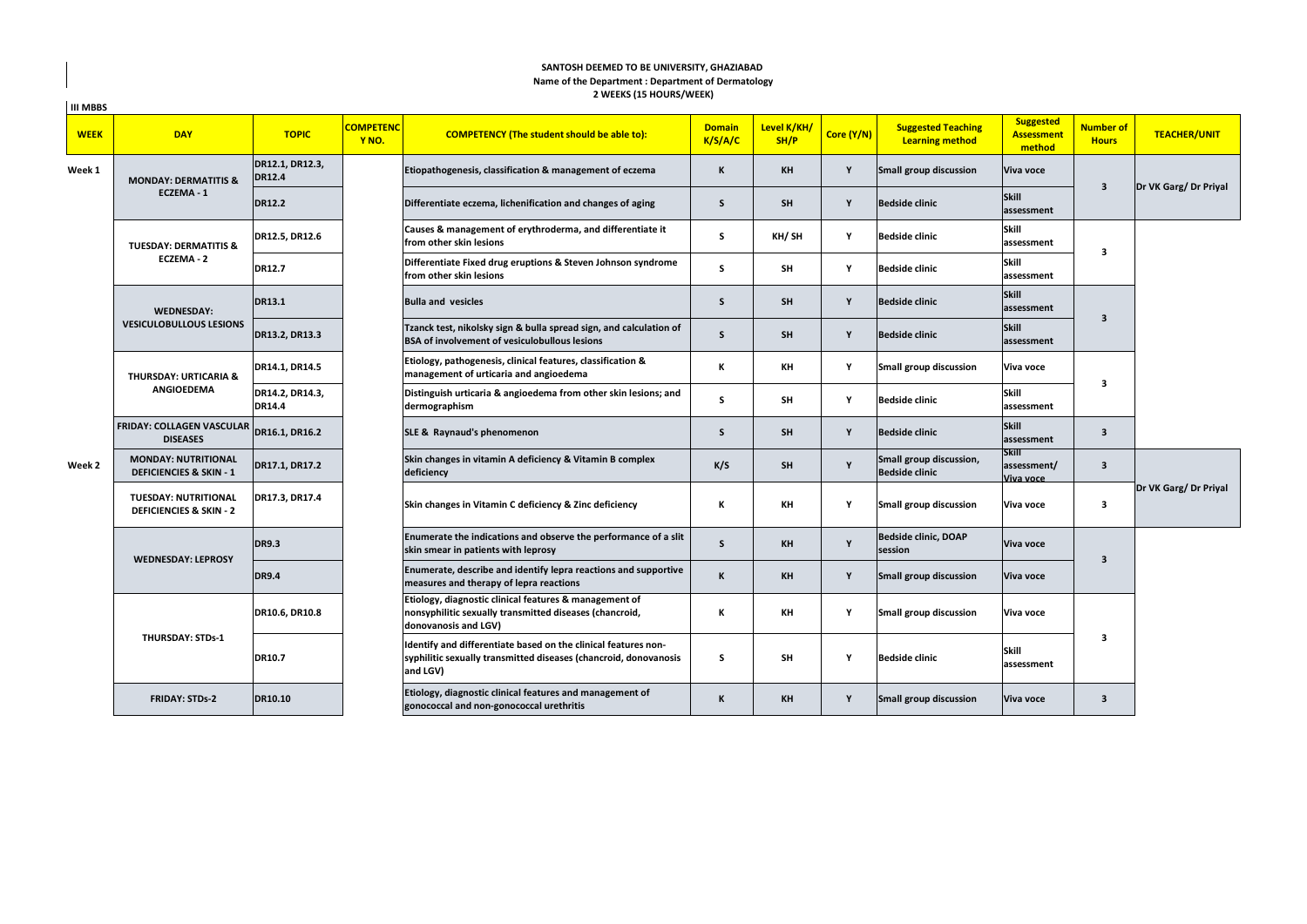### **SANTOSH DEEMED TO BE UNIVERSITY, GHAZIABAD Name of the Department : Department of Pediatrics**

| <b>WEEK</b> | Days  | <b>TOPIC</b> | <b>COMPETENC</b><br>Y <sub>NO</sub> . | <b>COMPETENCY (The student should be able to):</b>                                                                | Domain<br>K/S/A/C | Level K/KH/<br>SH/P | Core (Y/N) | <b>Suggested Teaching</b><br><b>Learning method</b> | <b>Suggested</b><br><b>Assessment</b><br>method | Vertical<br>integration     | horizontal integration              |
|-------------|-------|--------------|---------------------------------------|-------------------------------------------------------------------------------------------------------------------|-------------------|---------------------|------------|-----------------------------------------------------|-------------------------------------------------|-----------------------------|-------------------------------------|
|             | Day 1 |              | PE11.5                                | Calculate BMI, document in BMI chart                                                                              | S                 | P                   | Y          | Bedside clinics, Small group<br>discussion          | Document in<br>log book                         |                             |                                     |
|             | day 1 |              | PE1.4                                 | Perform Anthropometric measurements, document in growth<br>charts                                                 | <sup>S</sup>      | P                   | Y          | Small group discussion                              | Document in<br>Log book                         |                             |                                     |
|             | day 2 |              | PE1.7                                 | Perform Developmental assessment                                                                                  | S                 | P                   | N          | Bedside clinics, Skills Lab                         | Document in<br>Log book                         |                             |                                     |
|             | Day 3 |              | PE7.8                                 | interview mothers on ante natal breast care and prepare mothers<br>for lactation                                  | A/C               | SH                  | Y          | DOAP session                                        | Document in<br>Log Book                         |                             | AETCOM                              |
|             | Day 3 |              | PE7.9                                 | observe facilitator-counselling mothers for best practices in<br><b>Breast feeding</b>                            | A/C               | SH                  | Y          | DOAP session                                        | Document in<br>Log Book                         |                             | Obstetrics &<br>Gynaecology, AETCOM |
|             | Day 3 |              | PE7.10                                | observe facilitator -Respects patient privacy                                                                     | Α                 | SH                  | Y          | DOAP session                                        | Document in<br>Log Book                         |                             | AETCOM                              |
|             | Day 3 |              | <b>PE8.5</b>                          | observe facilitator Counselling mothers on the best practices in<br><b>Complimentary Feeding</b>                  | A/C               | SH                  | Y          | DOAP session                                        | Document in<br>Log Book                         | Community<br>Medicine       |                                     |
|             | Day 4 |              | PE12.4                                | Diagnose patients with Vitamin A deficiency                                                                       | S                 | SH                  | N          | Bedside clinics, Skill Station                      | Document in<br>log book                         | Biochemistry                |                                     |
|             | Day 4 |              | PE12.8                                | Identify the clinical features of dietary deficiency of Vitamin D                                                 | S                 | SH                  | Y          | Bedside clinics, Skills lab                         | Document in<br>log book                         | Biochemistry<br>Physiology, |                                     |
|             | Day 4 |              | PE12.17                               | Identify the clinical features of Vitamin B complex deficiency                                                    | S                 | SH                  | Y          | Bedside clinics, Skills lab                         | Document in<br>log book                         | Biochemistry                |                                     |
|             | Day 4 |              | PE12.21                               | Identify the clinical features of Vitamin C deficiency                                                            | S                 | <b>SH</b>           | N          | Bedside clinics, Skill lab                          | Document in<br>log book                         | Biochemistry                |                                     |
|             | Day 5 |              | PE20.6                                | observe facilitator-Explain the follow up care for neonates<br>including Breast Feeding, Temperature maintenance, | S                 | SH                  | Y          | DOAP session                                        | Log book entry                                  |                             | Obstetrics &<br>Gynaecology         |
|             | Day 5 |              | PE16.2                                | Assess children <2 months using IMNCI Guidelines                                                                  | S                 | SH                  | Y          | DOAP session                                        | Document in<br>log Book                         |                             |                                     |
|             | Day 5 |              | PE16.3                                | Assess children >2 to 5 years using IMNCI guidelines and Stratify                                                 | -S                | SH                  | Y          | DOAP session                                        | Document in<br>log Book                         |                             |                                     |
|             | Day 6 |              | PE19.7                                | observe facilitator--Educating & counselling a patient for<br>immunization                                        | A/C               | SH                  | Y          | DOAP session                                        | Document in<br>Log Book                         |                             |                                     |
|             | Day 6 |              | PE19.12                               | Observe the administration of UIP vaccines                                                                        | S                 | SH                  | Y          | DOAP session                                        | Document in<br>Log Book                         | Community<br>Medicine       |                                     |
|             | Day 6 |              | PE19.14                               | observe facilitator-Practice Infection control measures and<br>appropriate handling of the sharps                 | S                 | SH                  | Y          | DOAP session                                        | Document in<br>Log Book                         |                             |                                     |
|             | Day 7 |              | PE29.15                               | Perform and interpret peripheral smear                                                                            | <sup>S</sup>      | SH                  | Y          | DOAP session                                        | Document in<br>log book                         |                             |                                     |
|             | Day 7 |              | PE29.19                               | observe facilitator-Counsel and educate patients about prevention<br>and treatment of anemia                      | A/C               | SH                  | Y          | Bedside clinics, Skills lab                         | Document in<br>log book                         |                             |                                     |
|             | Day 7 |              | PE34.9                                | Interpret blood tests in the context of laboratory evidence for<br>tuberculosis                                   | S                 | SH                  | N          | Bedside clinics, Small group<br>discussion          | log book                                        |                             | Microbiology Respiratory Medicine   |
|             | Day 7 |              | PE34.11                               | Perform AFB staining                                                                                              | S                 | P                   | Y          | DOAP session                                        | Log<br>book/Journal                             |                             | Microbiology Respiratory Medicine   |
|             | Day 7 |              | PE31.11                               | Observe administration of Nebulisation                                                                            | S                 | SH                  | Y          | DOAP session                                        | Document in<br>log book                         |                             |                                     |
|             | Day 8 |              | PE32.2                                | Identify the clinical features of Down's Syndrome                                                                 | S                 | SH                  | Y          | Bedside clinics, Skills lab                         | log book                                        | General<br>Medicine         |                                     |
|             | Day 8 |              | PE32.3                                | Interpret normal Karyotype and recognize Trisomy 21                                                               | S                 | SH                  | Y          | Bedside clinics, Skills lab                         | Log book                                        |                             | <b>General Medicine</b>             |
|             | Day 8 |              | PE32.7                                | Identify the clinical features of Turner Syndrome                                                                 | S                 | SH                  | N          | Bedside clinics, Skills lab                         | Log book                                        | General<br>Medicine         |                                     |
|             | Day 8 |              | PE32.8                                | Interpret normal Karyotype and recognize the Turner Karyotype                                                     | S                 | SH                  | N          | Bedside clinics, Skills lab                         | log book                                        | General<br>Medicine         |                                     |
|             | Day 8 |              | PE32.12                               | Identify the clinical features of KlineferIter Syndrome                                                           | S                 | SH                  | N          | Bedside clinics, Skills lab                         | Log book                                        | General<br>Medicine         |                                     |
|             | Day 8 |              | PE32.13                               | Interpret normal Karyotype and recognize the Klineferlter<br>Karyotype                                            | S                 | <b>SH</b>           | N          | Bedside clinics, Skills lab                         | Log book                                        | General<br>Medicine         |                                     |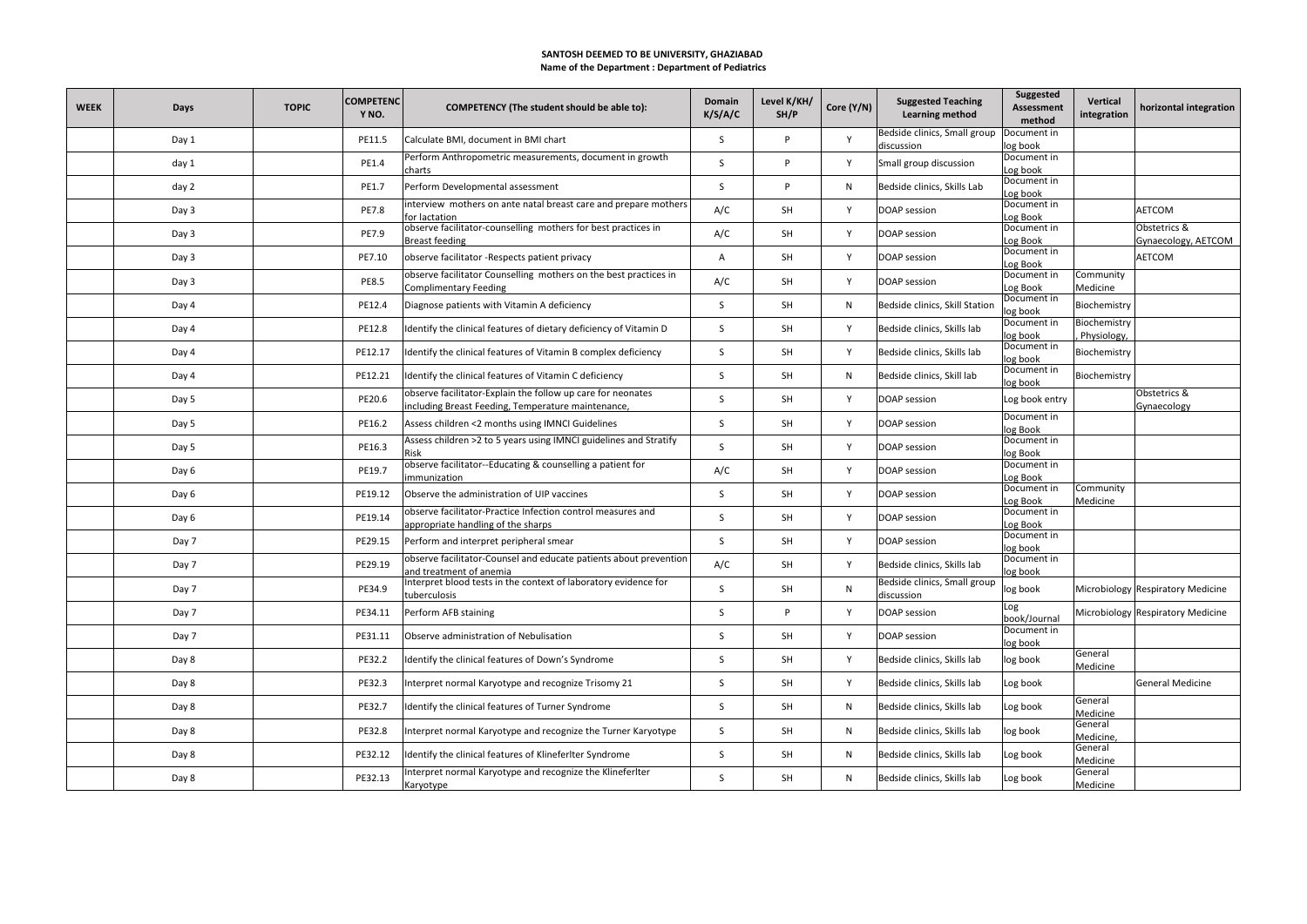#### **Name of the Department : Department of Psychiatry Name of Department Orthopaedics 4 WEEKS (18 HOURS/WEEK)**

| <b>WEEK</b> | <b>DAY</b>      | <b>TOPIC</b> | <b>COMPETENC</b><br>Y NO. | <b>COMPETENCY (The student should be able to):</b>                                                                                                                    | <b>Domain</b><br>K/S/A/C | Level K/KH/<br>SH/P | Core (Y/N) | <b>Suggested Teaching</b><br><b>Learning method</b> | <b>Suggested</b><br><b>Assessment</b><br>method | Number of<br><b>Hours</b> | <b>TEACHER/UNIT</b>          |
|-------------|-----------------|--------------|---------------------------|-----------------------------------------------------------------------------------------------------------------------------------------------------------------------|--------------------------|---------------------|------------|-----------------------------------------------------|-------------------------------------------------|---------------------------|------------------------------|
| Week 1      | <b>MONDAY</b>   |              | OR1.1                     | DESCRIBE AND DISCUSS THE PRINCIPLES OF PRE-HOSPITAL CARE<br>ON CASUALITY MANAGEMENT OF A TRAUMA VICTIM INCLUDING<br>PRINCIPLES OF TRIAGE                              | К                        | KH                  | Y          | Discussion & DOAP                                   | <b>VIVA VOICE</b>                               | $\overline{3}$            | DR AMIT DWIVEDI              |
|             | <b>TUESDAY</b>  |              | OR1.2                     | DESCRIBE AND DISCUSS THE AETIOPATHOGENESIS, CLINICAL<br>FEATURES, INVESTIGATIONS, AND PRINCIPLES OF MANAGEMENT<br>OF SHOCK                                            | S                        | KH                  | Y          | Demostration & Clinical                             | SKILL<br>ASSESSMENT                             | $\mathbf{3}$              | DR PRITI RANJAN SINH/        |
|             | WEDNESDAY       |              | OR1.3                     | DESCRIBE AND DISCUSS THE AETIOPATHOGENESIS, CLINICAL<br>FEATURES, INVESTIGATIONS, AND PRINCIPLES OF MANAGEMENT<br>OF SOFT TISSUE INJURIES                             | S                        | KH/SH               | Y          | <b>Small Group Discussion</b>                       | <b>VIVA VOICE</b>                               | $\overline{\mathbf{3}}$   | DR NISHIT PALO               |
|             | <b>THURSDAY</b> |              | OR1.6                     | DESCRIBE AND DISCUSS THE AETIOPATHOGENESIS, CLINICAL<br>FEATURES, INVESTIGATIONS, AND PRINCIPLES OF MANAGEMENT<br>OF DISLOCATION OF MAJOR JOINTS, SHOULDER, KNEE, HIP | S                        | SH                  | Υ          | Discussion                                          | <b>SKILL</b><br>ASSESMENT                       | $\overline{\mathbf{3}}$   | DR AMIT DWIVEDI              |
|             | <b>FRIDAY</b>   |              | OR2.1                     | DESCRIBE AND DISCUSS THE MECHANISM OF INJURY, CLINICAL<br>FEATURES, INVESTIGATIONS AND PLAN MANAGEMENT OF<br><b>FRACTURE OF CLAVICLE</b>                              | S                        | SH                  | Y          | <b>DOAP</b>                                         | <b>SKILL</b><br>ASSESMENT                       | $\overline{\mathbf{3}}$   | DR PRITI RANJAN SINHA        |
|             | <b>SATURDAY</b> |              | OR2.9                     | DESCRIBE AND DISCUSS THE MECHANISM OF INJURY, CLINICAL<br>FEATURES, INVESTIGATIONS AND PLAN MANAGEMENT OF<br>ACETABULAR FRACTURE                                      | $\mathsf S$              | SH                  | Y          | Demostration & DOAP                                 | <b>SKILL</b><br>ASSESSMENT                      | $\overline{3}$            | DR AMIT DWIVEDI              |
| Week 2      | <b>MONDAY</b>   |              | AN19.6                    | EXPLAIN THE ANATOMICAL BASIS OF FLAT FOOT AND CLUB FOOT                                                                                                               | S                        | SH                  | Y          | Demostration & Clinical                             | SKILL<br>ASSESMENT                              | $\overline{\mathbf{3}}$   | DR NISHIT PALO               |
|             | <b>TUESDAY</b>  |              | AN11.4                    | DESCRIBE THE ANATOMICAL BASIS OF SATURDAY NIGHT PALSY                                                                                                                 | S                        | SH                  | Y          | Demostration & Discussion                           | <b>VIVA VOCE</b>                                | $\overline{3}$            | DR PRITI RANJAN SINHA        |
|             | WEDNESDAY       |              | AN17.3                    | DESCRIBE THE DISLOCATION OF HIP JOINT AND SURGICAL HIP<br>REPLACEMENT                                                                                                 | К                        | KH                  | Y          | Discussion & DOAP                                   | <b>SKILL</b><br>ASSESSMENT                      | $\overline{\mathbf{3}}$   | DR NISHIT PALO               |
|             | <b>THURSDAY</b> |              | OR3.2                     | PARTICIPATE AS A MEMBER IN TEAM FOR ASPIRATION OF JOINTS<br>UNDER SUPERVISION                                                                                         | K/S/A/C                  | SH                  | Y          | <b>Small Group Discussion</b>                       | SKILL<br>ASSESMENT                              | $\overline{\mathbf{3}}$   | <b>DR PRITI RANJAN SINHA</b> |
|             | <b>FRIDAY</b>   |              | PM4.5                     | ENUMERATE THE INDICATIONS AND DESCRIBE THE PRINCIPALS OF<br>AMPUTATION                                                                                                | К                        | КH                  | Y          | <b>Small Group Discussion</b>                       | <b>SKILL</b><br>ASSESMENT                       | $\overline{3}$            | DR AMIT DWIVEDI              |
|             | <b>SATURDAY</b> |              | OR2.1                     | DESCRIBE AND DISCUSS THE MECHANISM OF INJURY, CLINICAL<br>FEATURES, INVESTIGATIONS AND PLAN MANAGEMENT OF<br>FRACTURE OF CLAVICLE                                     | К                        | KS                  | Y          | <b>Small Group Discussion</b><br><b>BEDSIDE</b>     | <b>SKILL</b><br>ASSESMENT                       | $\overline{3}$            | DR NISHIT PALO               |
| Week 3      | <b>MONDAY</b>   |              | OR2.15                    | PLAN AND INTERPRET THE INVESTIGATIONS TO DIAGNOSE<br>COMPLICATIONS OF FRACTURES LIKE MALUNION, NON-UNION,<br>INFECTIONS, COMPARTMENTAL SYNDROME                       | KS                       | SH                  | Y          | Clinical & DOAP                                     | <b>SKILL</b><br><b>ASSESMENT</b>                | $\mathbf{3}$              | DR PRITI RANJAN SINHA        |
|             | <b>TUESDAY</b>  |              | OR1.6                     | PARTICIPATE AS A MEMBER IN TEAM FOR CLOSED REDUCTION,<br>SHOULDER DISLOCTION, HIP DISLOCTION, KNEE DISLOCATION                                                        | K/S/A/C                  | SH                  | Υ          | Demostration & Clinical                             | Skill<br><b>ASSESMENT</b>                       | $\overline{\mathbf{3}}$   | DR AMIT DWIVEDI              |
|             | WEDNESDAY       |              | AN18.7                    | EXPLAIN THE ANATOMICAL BASIS OF OSTEOARTHRITIS                                                                                                                        | К                        | KH                  | Y          | Demostration & Clinical                             | <b>SKILL</b><br>ASSESMENT                       | $\overline{\mathbf{3}}$   | DR NISHIT PALO               |
|             | <b>THURSDAY</b> |              | IM7.5                     | DEVELOP A SYSTEMIC CLINICAL APPROACH TO JOINT PAIN TO<br><b>PATHOPHYSIOLOGY</b>                                                                                       | К                        | KH                  | Y          | Demostration                                        | <b>VIVA VOCE</b>                                | $\overline{\mathbf{3}}$   | DR PRITI RANJAN SINHA        |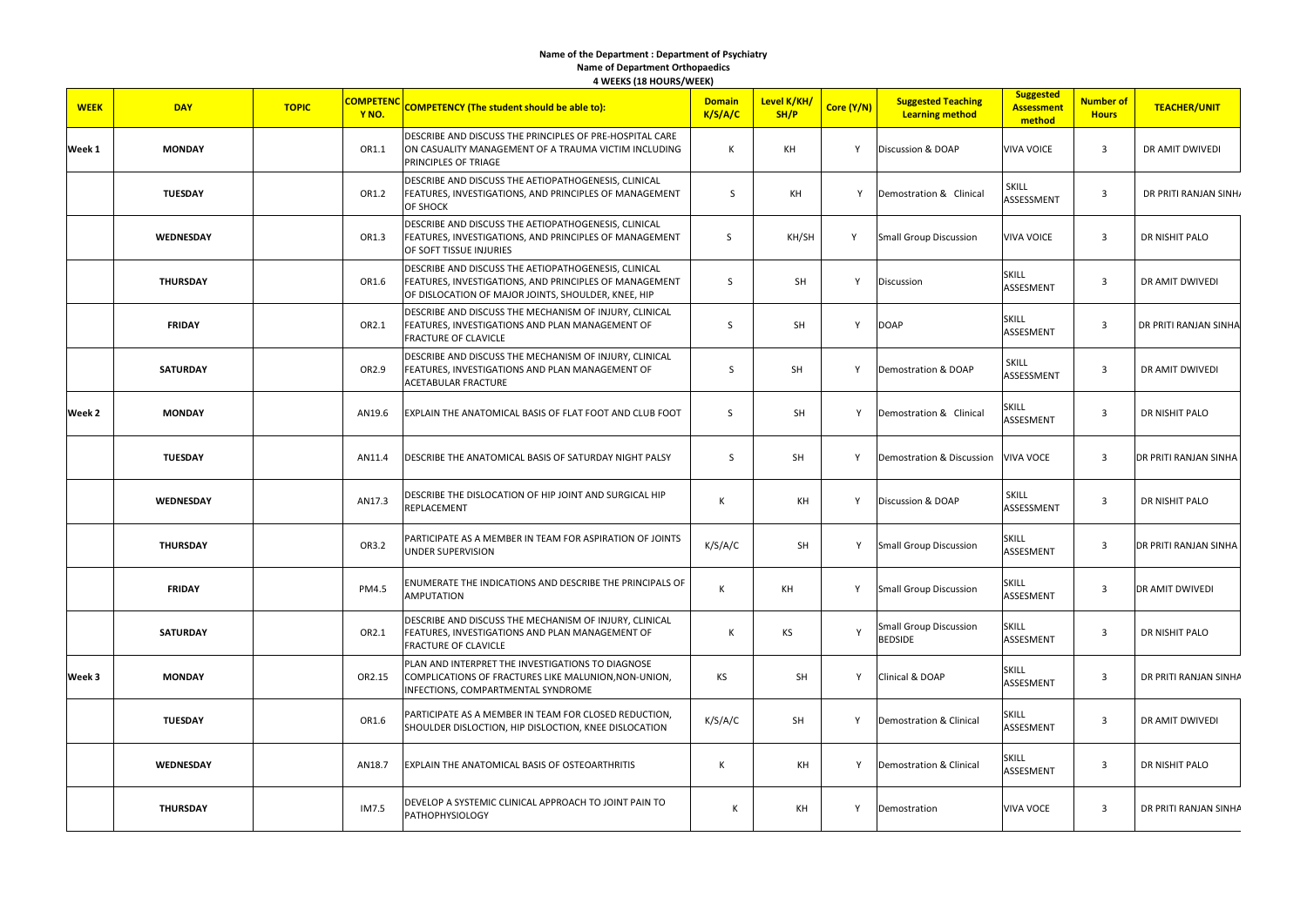| <b>FRIDAY</b>   | <b>PM7.3</b> | <b>PERFORM AND DEMONSTRATE CORRECT NEUROLOGICAL</b><br><b>EXAMINATION IN A PATIENT WITH SPINALINJURY AND DETERMINE</b><br>THE NEUROLOGIC LEVEL OF INJURIES |  | Small Group Discussion | VIVA VOCE                        | <b>DR AMIT DWIVEDI</b> |
|-----------------|--------------|------------------------------------------------------------------------------------------------------------------------------------------------------------|--|------------------------|----------------------------------|------------------------|
| <b>SATURDAY</b> | OR9.1        | DESCRIBE AND DISCUSS THE AETIOPATHOGENESIS, CLINICAL<br>FEATURES, ASSESSMENT, AND PRINCIPLES OF MANAGEMENT OF<br><b>CEREBRAL PALSY</b>                     |  | Discussion             | <b>SKILL</b><br>ASSESMENT        | DR NISHIT PALO         |
| <b>MONDAY</b>   | AN50.4       | EXPLAIN THE ANATOMICAL BASIS OF SCOLIOSIS,<br>LORDOSIS, PROLAPSED DISC, SPODYLOLITHIESIS, SPIN BIFIDA                                                      |  | Lecture                | <b>SKILL</b><br><b>ASSESMENT</b> | DR AMIT DWIVEDI        |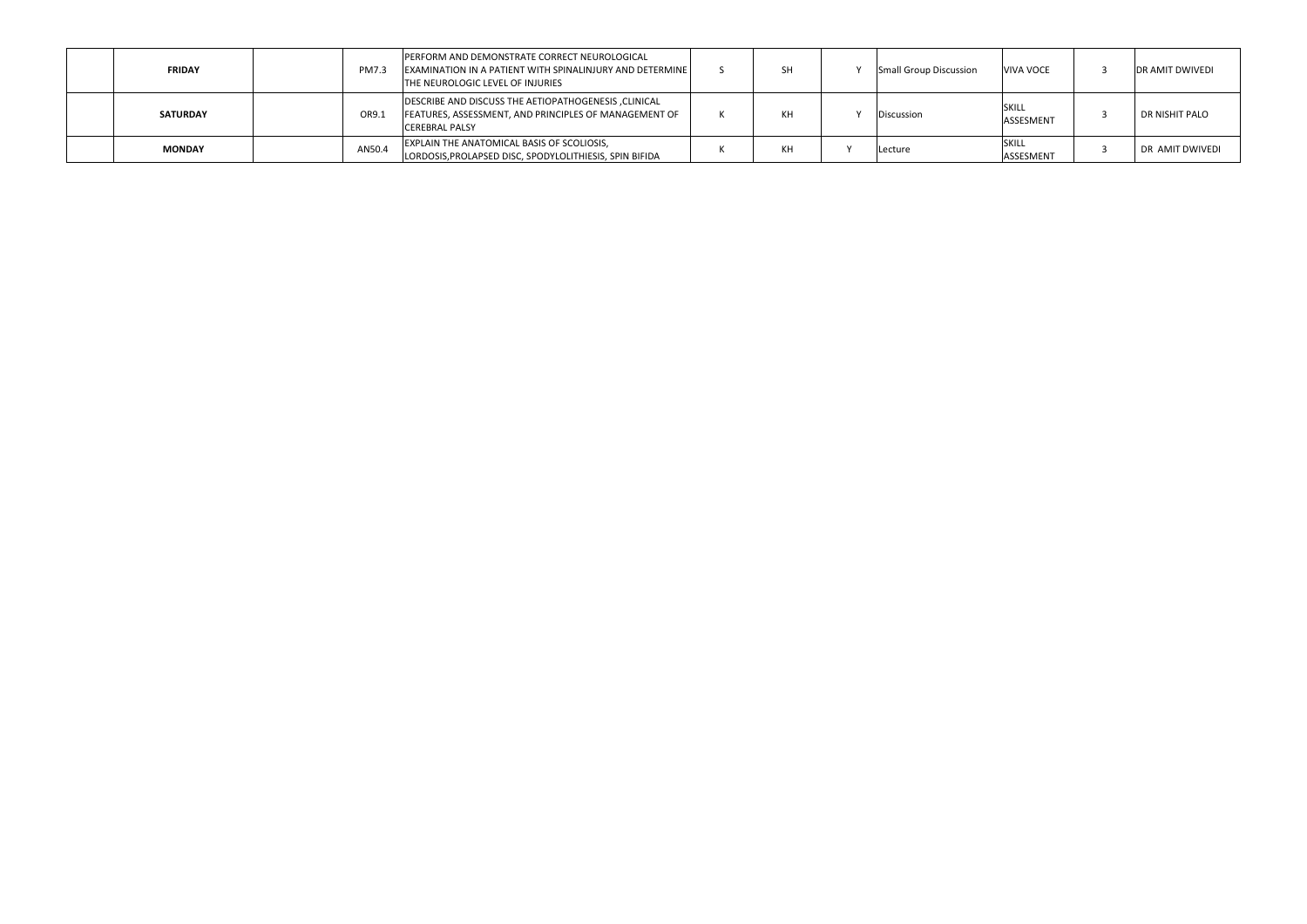# **Name of the Department : Department of Psychiatry**

**Name of Department ENT**

**4 WEEKS (18 HOURS/WEEK)**

| <b>WEEK</b>       | <b>DAY</b>    | <b>TOPIC</b> | <b>COMPETENC</b><br>Y <sub>NO</sub> | <b>COMPETENCY (The student should be able to):</b>                                                                                                                               | <b>Domain</b><br>K/S/A/C | Level K/KH/<br>SH/P | Core (Y/N)   | <b>Suggested Teaching</b><br><b>Learning method</b> | <b>Suggested</b><br><b>Assessment</b><br>method | Number of<br><b>Hours</b> | <b>TEACHER/UNIT</b> |
|-------------------|---------------|--------------|-------------------------------------|----------------------------------------------------------------------------------------------------------------------------------------------------------------------------------|--------------------------|---------------------|--------------|-----------------------------------------------------|-------------------------------------------------|---------------------------|---------------------|
| WEEK 1            | <b>MONDAY</b> | ENT          | <b>ENT 2.1</b>                      | Introduction to ENT (ENT 2.1)                                                                                                                                                    | K                        | К                   | $\mathsf{v}$ | <b>Small Group Discussion</b>                       | Written/viva<br>voce                            | 3                         | Dr. Vandana Singh   |
| WEEK 1            | TUESDAY       | ENT          | <b>ENT 2.3</b>                      | Use of Headlight, Bulls Eye lamp and Mirror in ENT examination<br>(ENT 2.3)                                                                                                      | К                        | ΚH                  | Y            | <b>DOAP</b>                                         | Skill<br>Assessment                             | 3                         | Dr. Abhay Singh     |
| WEEK 1            | WEDNESDAY     | ENT          | <b>ENT 2.1</b>                      | History Taking - Ear (ENT 2.1)                                                                                                                                                   | <sub>S</sub>             | KH/SH               | Y            | Small Group Discussion                              | Skill<br>Assessment                             | 3                         | Dr. Sushil Gaur     |
| WEEK 1            | THURSDAY      | ENT          | <b>ENT 2.1</b>                      | History Taking - Ear (ENT 2.1)                                                                                                                                                   | S                        | KH/SH               | Y            | Small Group Discussion                              | Skill<br>Assessment                             | 3                         | Dr. Sushil Gaur     |
| WEEK 1            | FRIDAY        | <b>ENT</b>   | <b>ENT 2.4</b>                      | Examination of the ear, Observation of tympanic membrane,<br>observe under guidance by Otoscopy and perform under<br>supervision, Seigleisation - Test TM mobility and interpret | S                        | SH                  | Y            | Demonstration and Clinical                          | Skill<br>Assessment                             | 3                         | Dr. Vandana Singh   |
| WEEK 1            | SATURDAY      | <b>ENT</b>   | <b>ENT 2.1</b>                      | History Taking - Nose (ENT 2.1)                                                                                                                                                  | S.                       | KH/SH               | Y            | <b>Small Group Discussion</b>                       | Skill<br>Assessment                             | 3                         | Dr. Abhay Singh     |
| WEEK <sub>2</sub> | <b>MONDAY</b> | <b>ENT</b>   | <b>ENT 2.1</b>                      | History Taking - Nose (ENT 2.1)                                                                                                                                                  | S                        | KH/SH               | Y            | <b>Small Group Discussion</b>                       | Skill<br>Assessment                             | 3                         | Dr. Abhay Singh     |
| WEEK <sub>2</sub> | TUESDAY       | ENT          | <b>ENT 2.4</b>                      | Examination of the Nose using Anterior Rhinoscopy and PNS (ENT<br>2.4)                                                                                                           | S                        | SH                  | Y            | Demonstration and Clinical                          | Skill<br>Assessment                             | 3                         | Dr. Sushil Gaur     |
| WEEK <sub>2</sub> | WEDNESDAY     | ENT          | <b>ENT 2.4</b>                      | Tuning Fork tests - demostrate and perform (ENT 2.4)                                                                                                                             | S                        | SH                  | Y            | Demonstration and DOAP                              | Written / viva<br>voce / Skill<br>Assessment    | 3                         | Dr. Raina Rathore   |
| WEEK <sub>2</sub> | THURSDAY      | <b>ENT</b>   | <b>ENT 2.4</b>                      | Tuning Fork tests, PTA and Impedance Audiogram - Interpretation<br>(ENT 2.4)                                                                                                     | K/S                      | <b>SH</b>           | $\mathsf{v}$ | DOAP and Skill                                      | Skill<br>Assessment                             | 3                         | Dr. Raina Rathore   |
| WEEK <sub>2</sub> | FRIDAY        | ENT          | <b>ENT 2.3</b>                      | OPD Instruments (ENT 2.3)                                                                                                                                                        | К                        | ΚH                  | Y            | Demostration                                        | Viva voce / Skill<br>Assessment                 | 3                         | Dr. Vandana Singh   |
| WEEK <sub>2</sub> | SATURDAY      | ENT          | <b>ENT 2.1</b>                      | History Taking - Oral Cavity and Throat (ENT 2.1)                                                                                                                                | S                        | KH/SH               | Y            | <b>Small Group Discussion</b>                       | Skill<br>Assessment                             | 3                         | Dr. Abhay Singh     |
| WEEK 3            | <b>MONDAY</b> | ENT          | <b>ENT 2.1</b>                      | History Taking - Oral Cavity and Throat (ENT 2.1)                                                                                                                                | <sub>S</sub>             | KH/SH               | Y            | <b>Small Group Discussion</b>                       | Skill<br>Assessment                             | 3                         | Dr. Abhay Singh     |
| WEEK 3            | TUESDAY       | ENT          | <b>ENT 2.4</b>                      | Examination of Oral cavity and throat, correct technique of using<br>tongue depressor (ENT 2.4)                                                                                  | S                        | SH                  | Y            | <b>Demostration and Clinical</b>                    | Skill<br>Assessment                             | 3                         | Dr. Sushil Gaur     |
| WEEK 3            | WEDNESDAY     | ENT          | <b>ENT 2.4</b>                      | Examniation of neck and demonstration of correct technique to<br>elicit laryngeal crepitus (ENT 2.4)                                                                             | <sub>S</sub>             | <b>SH</b>           | Y            | <b>Demostration and Clinical</b>                    | Skill<br>Assessment                             | 3                         | Dr. Raina Rathore   |
| WEEK 3            | THURSDAY      | ENT          | <b>ENT 2.5</b>                      | Demonstrate and Perform correct technique of Instilling<br>medications in Ear Nose Throat (ENT 2.5)                                                                              | <sub>S</sub>             | SH                  | Y            | <b>DOAP</b>                                         | Skill<br>Assessment                             | 3                         | Dr. Vandana Singh   |
| WEEK 3            | FRIDAY        | <b>ENT</b>   | <b>ENT 2.5</b>                      | Demonstrate the correct technique of syringing to remove wax<br>from ear in a simulated environment (ENT 2.5)                                                                    | S                        | SH                  | Y            | Demostration and Skill                              | Skill<br>Assessment                             | 3                         | Dr. Sushil Gaur     |
| WEEK 3            | SATURDAY      | <b>ENT</b>   | <b>ENT 2.3</b>                      | Radiology - X Rays, USG evaluation of Diseases of Ear, Nose, PNS,<br>Nasopharynx - Introduction to CT, MRI (ENT 2.3)                                                             | K                        | Κ                   | Y            | Small Group Discussion                              | Viva voce / Skill<br>Assessment                 | 3                         | Dr. Abhay Singh     |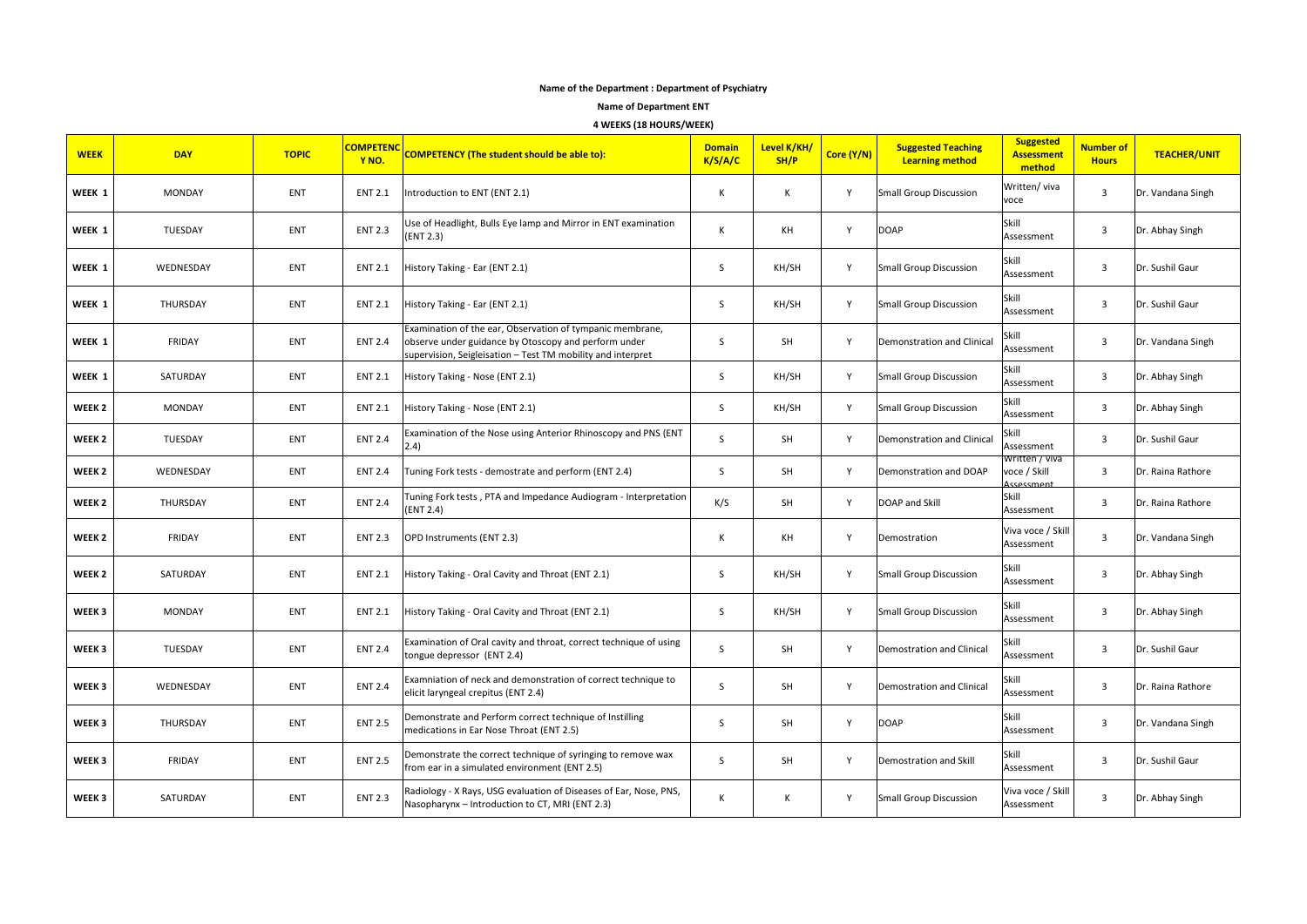| WEEK 4 | MONDAY         | ENT | <b>ENT 2.5</b> | Demonstrate and Perform Indirect Laryngoscopy in a simulated<br>environment (ENT 2.5)                                             |     | <b>SH</b> | Demostration and skill | Skill<br>Assessment                          | ್  | Dr. Vandana Singh |
|--------|----------------|-----|----------------|-----------------------------------------------------------------------------------------------------------------------------------|-----|-----------|------------------------|----------------------------------------------|----|-------------------|
| WEEK 4 | <b>TUESDAY</b> | ENT | <b>ENT 2.6</b> | Discuss Brief Differential Diagnosis and principles of management<br>of Ear Pain, Ear Discharge (ENT 2.6)                         |     |           | Small Group Discussion | Viva voce / Skill<br>Assessment              |    | Dr. Sushil Gaur   |
| WEEK 4 | WEDNESDAY      | ENT | <b>ENT 2.5</b> | Identify and Demostrate the correct technique for foreign body<br>removal from Ear in a simulated environment                     | K/S | KH/SH     | <b>DOAP</b>            | Skill<br>Assessment                          |    | Dr. Abhay Singh   |
| WEEK 4 | THURSDAY       | ENT | <b>ENT 2.7</b> | To participate in a team for Tympanoplasty surgery and learn the<br>indications, steps and complications of the surgery (ENT 2.7) |     |           | <b>DOAP</b>            | Written / viva<br>voce / Skill<br>Assessment | -5 | Dr. Vandana Singh |
| WEEK 4 | FRIDAY         | ENT | <b>ENT 2.8</b> | Counsel and administer informed consent to patients and their<br>families in simulated environment (ENT 2.8)                      | A/C | <b>SH</b> | <b>DOAP</b>            | Skill<br>Assessment                          |    | Dr. Sushil Gaur   |
| WEEK 4 | SATURDAY       | ENT |                | <b>WARD LEAVING</b>                                                                                                               |     |           | Viva                   | Viva Voce                                    |    |                   |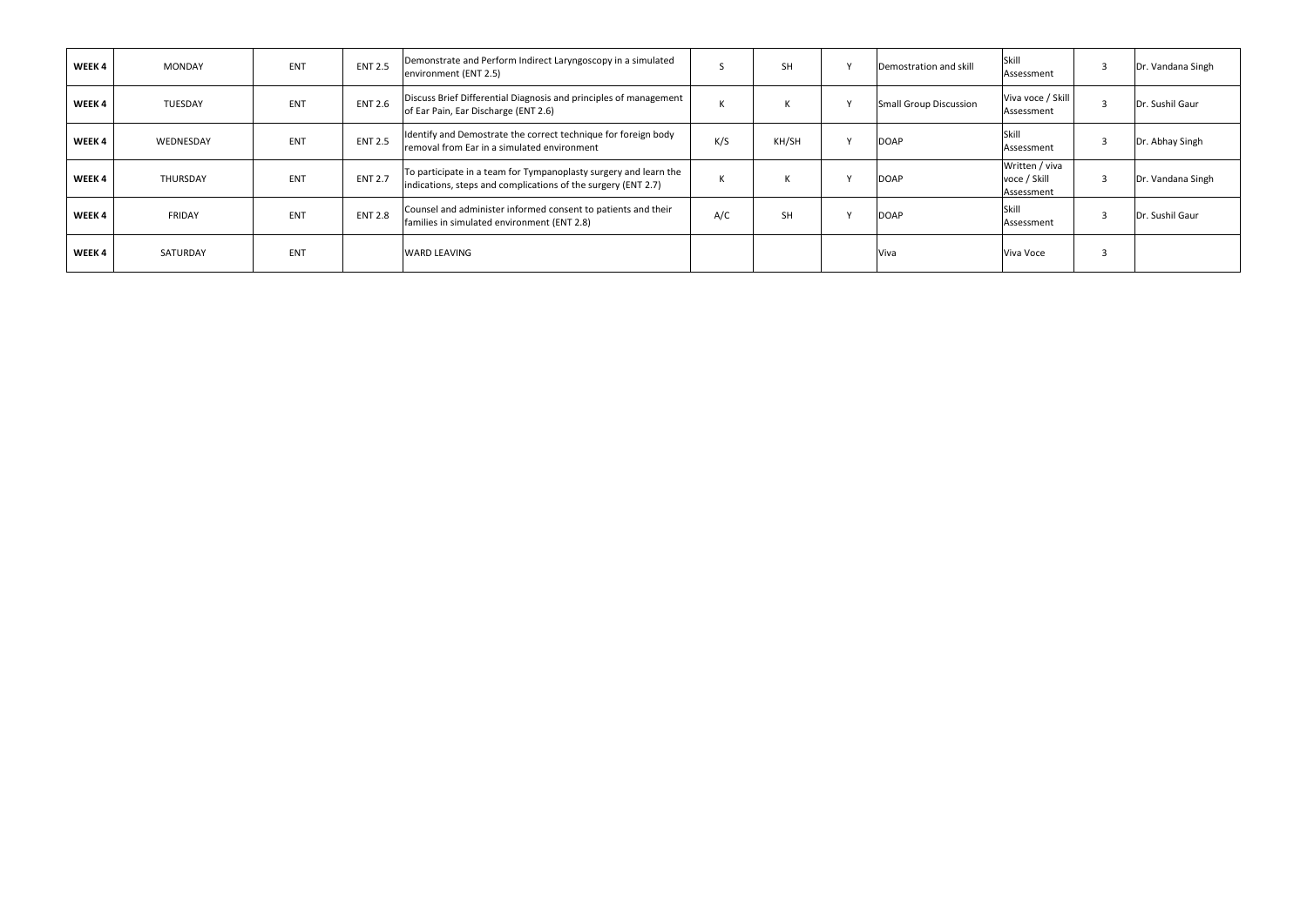**4 WEEKS (18 HOURS/WEEK) SANTOSH DEEMED TO BE UNIVERSITY, GHAZIABAD Name of the Department : Department of Ophthalmology**

| <b>WEEK</b> | S <sub>NO</sub> . | <b>TOPIC</b> | <b>COMPETENC</b><br>Y NO. | COMPETENCY (The student should be able to):                                                                                                                                                            | Domain<br>K/S/A/C | Level K/KH/<br>SH/P | Core (Y/N)  | <b>Suggested Teaching</b><br><b>Learning method</b> | Suggested<br><b>Assessment</b><br>method | <b>Number of</b><br><b>Hours</b> | <b>TEACHER/UNIT</b>     |
|-------------|-------------------|--------------|---------------------------|--------------------------------------------------------------------------------------------------------------------------------------------------------------------------------------------------------|-------------------|---------------------|-------------|-----------------------------------------------------|------------------------------------------|----------------------------------|-------------------------|
| Week 1      | MONDAY:           |              | OP 1.2                    | Demonstrate the steps in performing visual acuity assessment for<br>distance vision, near vision, color vision, pinhole tests and its uses<br>and blink reflex.                                        | K                 | KH                  | Y           | <b>DOAP</b>                                         | Skill<br>assessment/<br>logbook          | $\overline{3}$                   | Dr. Sarita<br>Aggarwal  |
|             | TUESDAY:          |              |                           | History taking                                                                                                                                                                                         | S                 | KH/ SH              | Y           | Bedside clinic                                      | Skill assessment                         | $\mathbf{3}$                     | Dr Y Arora              |
|             | WEDNESDAY         |              |                           | ocular examination-Anterior segment                                                                                                                                                                    | $\,$ S            | <b>SH</b>           | $\mathbf Y$ | <b>DOAP</b>                                         | Skill assessment                         | $\mathbf{3}$                     | Dr. Shikha              |
|             | THURSDAY          |              |                           | Ocular examination-posterior segment                                                                                                                                                                   | K                 | KH                  | Y           | Small group discussion                              | Viva voce                                | $\mathbf{3}$                     | Dr Sarita               |
|             | FRIDAY:           |              | 2.1                       | Demonstrate the types and methods of correcting refractive errors                                                                                                                                      | S                 | <b>SH</b>           | Y           | <b>DOAP</b>                                         | Skill assessment                         | $\overline{\mathbf{3}}$          | Dr Y Arora              |
|             | <b>SATURDAY</b>   |              | 2.1                       | Refractive error exercises and prescription                                                                                                                                                            | $\rm K$           | KH                  | $\mathbf Y$ | <b>SDL</b>                                          | Skill assessment                         | $\overline{\mathbf{3}}$          | Dr. Shikha              |
| Week 2      | <b>MONDAY</b>     |              | 5.4                       | Demonstrte the correct technique of removal of foreign body from<br>eye in a simulated environment                                                                                                     | S                 | <b>SH</b>           | Y           | Small group discussion                              | Skill<br>assessment/<br>Viva voice       | $\overline{3}$                   | Dr Sarita               |
|             | TUESDAY:          |              |                           | To partucipate in quiz/essay writing/poster making,public<br>awareness campaign                                                                                                                        | S                 | S                   | Y           | Small group discussion                              | Viva voce                                | $\mathbf{3}$                     | Dr Y Arora              |
|             | WEDNESDAY         |              | 3.1                       | Demonstrate under supervision clinical procedures in the lid<br>including-bells phenomenon, assessment of entropion, ectropion and<br>eversion of upper eyelid, clinical procedure of trichiatic cilia | $\,$ S            | <b>SH</b>           | $\mathbf Y$ | <b>DOAP</b>                                         | Skill assessment                         | $\mathbf{3}$                     | Dr. Shikha              |
|             | THURSDAY          |              | 3.1                       | Perform the regurgitation tests , syringing of lacrimal sac and<br>massage technique in congenital nasolacrimal duct obstruction                                                                       | S                 | <b>SH</b>           | Y           | <b>DOAP</b>                                         | Skill assessment                         | $\mathbf{3}$                     | Dr. Sarita<br>Aggarwal  |
|             | <b>FRIDAY</b>     |              | 3.4                       | Elicit, document and present an appropriate history and examination<br>in a patient presenting with red eye including defining of<br>congestion, discharge and pain                                    | S                 | <b>SH</b>           | Y           | <b>DOAP</b>                                         | Skill assessment                         | $\mathbf{3}$                     | Dr Y Arora              |
|             | <b>SATURDAY</b>   |              |                           | Demonstrate eye bandage, eye irrigation, digital tonometry                                                                                                                                             | K                 | KH                  | Y           | <b>DOAP</b>                                         | Skill assessment                         | $\mathbf{3}$                     | Dr. Shikha              |
| Week 3      | MONDAY:           |              | 10.2                      | Demonstration correct technique of ocular<br>examination in a patient with                                                                                                                             | $\,$ S            | KH.                 | Y           | DOAP, SGD                                           | Viva voice<br>/Skill<br>assessment       | $\overline{3}$                   | Dr. Sarita<br>Aggarwal. |
|             | TUESDAY           |              | 5.0/<br><b>AETCO</b>      | Demonstrate the correct technique of instilling eyedrops in a simula                                                                                                                                   | S                 | SH                  | Y           | <b>DOAP</b>                                         | Skill assessment                         | $\mathbf{3}$                     | Dr. Y Arora             |
|             | WEDNESDAY         |              | 7.1                       | Counsel patients and family about eye donation in a simulated envire                                                                                                                                   | A/C               | <b>SH</b>           | $\mathbf Y$ | <b>DOAP</b>                                         | Skill assessment                         | $\mathbf{3}$                     | Dr. Shikha              |
|             | THURSDAY          |              | 16.11                     | Demonstrate the correct techninique of fundus<br>examination and describe and distinguish the                                                                                                          | K                 | KH                  | Y           | <b>SDL</b>                                          | Skill assessment                         | $\overline{\mathbf{3}}$          | Dr. Sarita<br>Aggarwal. |
|             | FRIDAY:           |              | 6.10/<br>AETCO M          | Counsel patients with condition of iris and anterior chamber about<br>their diagnosis, therapy and prognosis in an empathetic manner in a<br>simulated environment                                     | K                 | KH                  | Y           | <b>DOAP</b>                                         | Skill assessment                         | $\mathbf{3}$                     | Dr. Y Arora             |
|             | <b>SATURDAY</b>   |              | 10.3/                     | Admisnister, inform, consent and counsel patients for cataract<br>AETCO M surgery in a imulated environment.                                                                                           | S                 | <b>SH</b>           | Y           | <b>DOAP</b>                                         | Skill assessment                         | $\overline{3}$                   | Dr. Shikha              |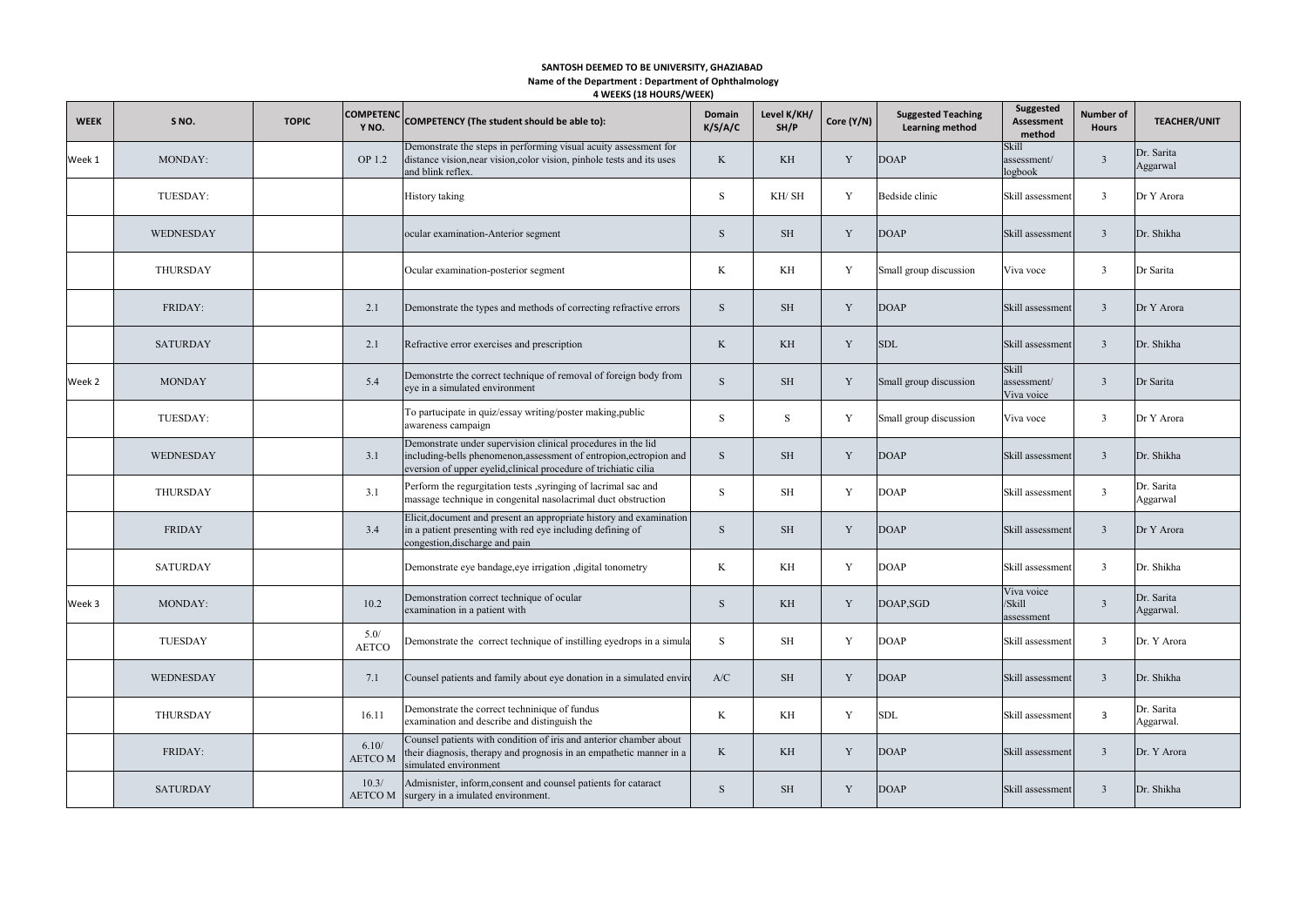| Week 4 | <b>MONDAY</b> | 10.7 | To participate in a team for cataract surgery and to learn cataract<br>surgery instruments                      |    | <b>SH</b> |                | <b>DOAP</b>        | Skill assessment | Dr Sarita<br>Aggarwal |
|--------|---------------|------|-----------------------------------------------------------------------------------------------------------------|----|-----------|----------------|--------------------|------------------|-----------------------|
|        | TUESDAY       |      | Role play in ophthalmic emergencies                                                                             |    | KH        | x,             | <b>SDL</b>         | Skill assessment | Dr Y Arora            |
|        | WEDNESDAY     | 18.2 | Demonstrate the correct technique to examine uniocular and<br>biocular extraocular movements and                |    | <b>SH</b> | $\overline{z}$ | Bedside<br>clinic, | Skill assessment | Dr. Shikha            |
|        | THURSDAY      |      | Presentation on one pharmacological agent used in ophthalmology                                                 | K. | KН        |                | <b>SDL</b>         | Skill assessment | Dr Sarita<br>Aggarwal |
|        | FRIDAY:       |      | To present assignment as instructed (Eg. school eye<br>screening, world sight day, eye donation fortnight etc.) |    | KH        | T              | <b>SDL</b>         | Skill assessment | Dr Y. Arora           |
|        | SATURDAY      |      | Ward leave                                                                                                      |    |           |                |                    | Viva             | Dr. Shikha            |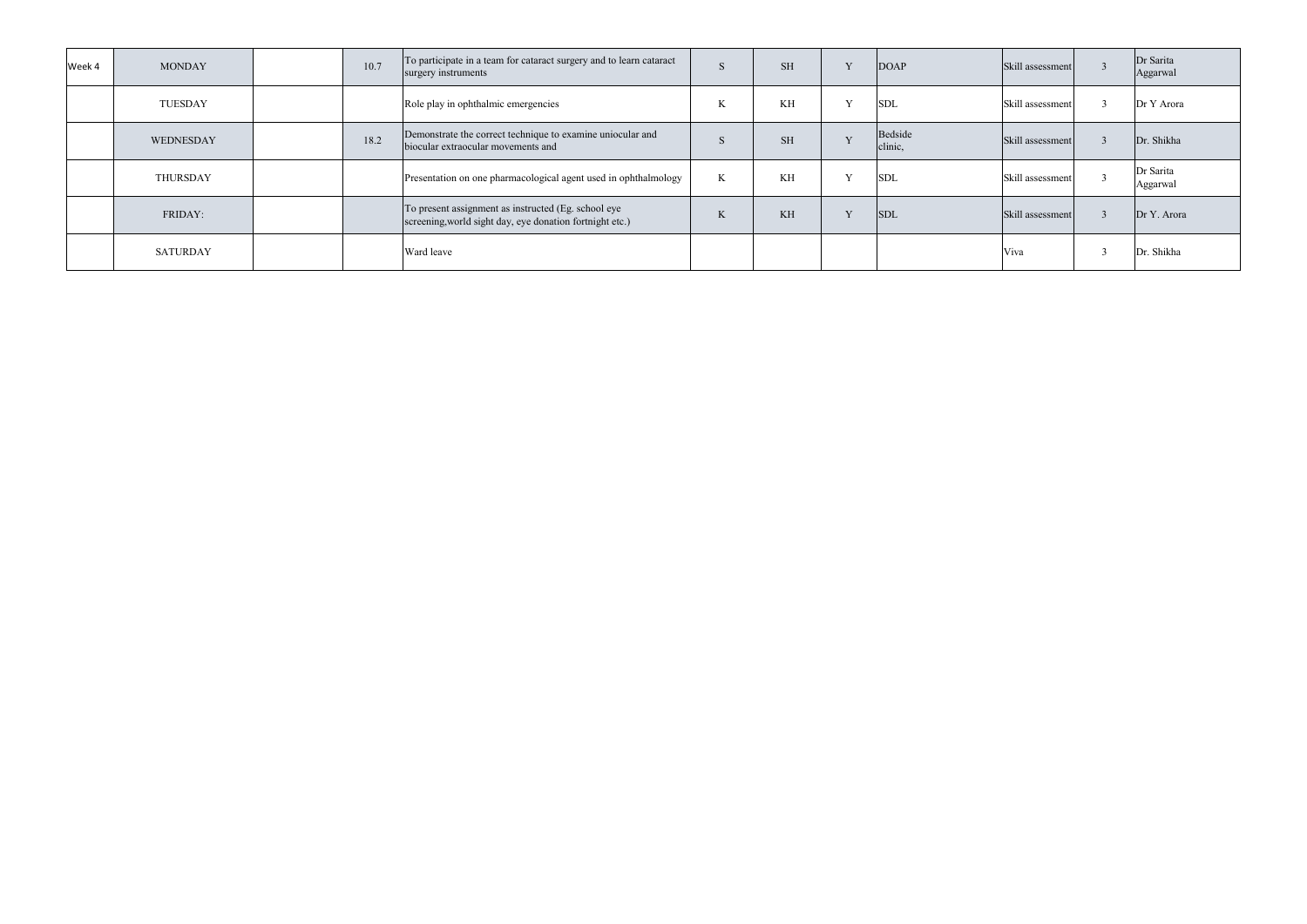#### **Name of Department Radiodiagnosis**

# **2 WEEKS (15 HOURS/WEEK)**

| <b>WEEK</b>          | <b>Day</b>     | <b>TOPIC</b> | <b>COMPETENC</b><br>Y <sub>NO</sub> . | <b>COMPETENCY (The student should be able to):</b>                                                                                                                                                                                                                           | <b>Domain</b><br>K/S/A/C | Level K/KH/<br>SH/P | Core (Y/N) | <b>Suggested Teaching</b><br><b>Learning method</b>            | <b>Suggested</b><br><b>Assessment</b><br>method | <b>Number of</b><br><b>Hours</b> | <b>TEACHER/UNIT</b>                         |
|----------------------|----------------|--------------|---------------------------------------|------------------------------------------------------------------------------------------------------------------------------------------------------------------------------------------------------------------------------------------------------------------------------|--------------------------|---------------------|------------|----------------------------------------------------------------|-------------------------------------------------|----------------------------------|---------------------------------------------|
| <b>First</b><br>Week | $\mathbf{1}$   |              |                                       | Define Evolution of Radio diagnosis. various radiological<br>RD 1.1, RD1.2 equipments In the current era<br>RD 1.1, RD1.2 *Define Radiation and the interaction of radiation and importance<br>of radiation protection                                                       | K, S                     | KH/SH               | Y          | LECTURE , DEMONSTRATION<br>WITH PPT & DIGITAL<br><b>IMAGES</b> | <b>VIVA VOCE</b>                                | $\overline{\mathbf{3}}$          | DR ASHISH KR SHUKLA /<br><b>DR PARINITA</b> |
|                      | $\overline{2}$ |              | RD1.3                                 | * Enumerate Indications for various common radiological<br>investigations, the most appropriate and cost effective method<br>and interpretation of findings in common conditions pertaining to<br>disorder of ENT                                                            | K/S                      | <b>SH</b>           | Y          | LECTURE, DEMONSTRATION<br>WITH PPT & DIGITAL<br><b>IMAGES</b>  | <b>VIVA VOCE</b>                                | $\overline{3}$                   | DR ASHISH KR SHUKLA /<br><b>DR PARINITA</b> |
|                      | $\overline{3}$ |              | RD1.4<br>RD1.12<br>RD1.13             | enumerate muitations for various common radiological<br>investigations, the most appropriate and cost effective method<br>and interpretation of findings in common conditions pertaining to<br>disorder in Ob & Gy<br>* Describe the Components of the PC & PNDT Act and its | K/S                      | SH/KH               | Y          | LECTURE , DEMONSTRATION<br>WITH PPT & DIGITAL<br><b>IMAGES</b> | <b>VIVA VOCE</b>                                | $\overline{3}$                   | DR ASHISH KR SHUKLA /<br><b>DR PARINITA</b> |
|                      | $\overline{a}$ |              | RD1.5                                 | Enumerate Indications for various common radiological<br>investigations, the most appropriate and cost effective method<br>and interpretion of findings in common conditions pertaining to<br>disorder in internal medicine                                                  | K/S                      | <b>SH</b>           | Y          | LECTURE , DEMONSTRATION<br>WITH PPT & DIGITAL<br><b>IMAGES</b> | <b>VIVA VOCE</b>                                | $\overline{3}$                   | DR ASHISH KR SHUKLA /<br><b>DR PARINITA</b> |
|                      | 5              |              | RD1.6                                 | * Enumerate Indications for various common radiological<br>investigations, the most appropriate and cost effective method<br>and interpretion of findings in common conditions pertaining to<br>disorders in surgery                                                         | K/S                      | <b>SH</b>           | Y          | LECTURE, DEMONSTRATION<br>WITH PPT & DIGITAL<br><b>IMAGES</b>  | <b>VIVA VOCE</b>                                | $\overline{\mathbf{3}}$          | DR ASHISH KR SHUKLA /<br><b>DR PARINITA</b> |
| Second<br>Week       | 6              |              | RD 1.7                                | Enumerate Indications for various common radiological<br>investigations, the most appropriate and cost effective method<br>and interpretion of findings in common conditions pertaining to<br>disorder in Pediatrics                                                         | K/S                      | SH                  | Y          | LECTURE , DEMONSTRATION<br>WITH PPT & DIGITAL<br><b>IMAGES</b> | <b>VIVA VOCE</b>                                | $\overline{\mathbf{3}}$          | DR ASHISH KR SHUKLA /<br><b>DR PARINITA</b> |
|                      | $\overline{7}$ |              | RD1.10                                | Describe the Role of Emergency Radiology, miscellaneous &<br>applied aspects, interaction with clinical departments                                                                                                                                                          | ĸ                        | KH                  | Y          | LECTURE, DEMONSTRATION<br>WITH PPT & DIGITAL<br><b>IMAGES</b>  | <b>VIVA VOCE</b>                                | $\overline{3}$                   | DR ASHISH KR SHUKLA /<br><b>DR PARINITA</b> |
|                      | 8              |              | RD1.9                                 | Describe the Role of Interventional Radiology in common clinical<br>conditions                                                                                                                                                                                               | K                        | KH                  | Y          | LECTURE , DEMONSTRATION<br>WITH PPT & DIGITAL<br><b>IMAGES</b> | <b>VIVA VOCE</b>                                | $\overline{3}$                   | DR ASHISH KR SHUKLA /<br><b>DR PARINITA</b> |
|                      | 9              |              | RD1.8                                 | Enumerate Indications for various common radiological<br>investigations, the most appropriate and cost effective method<br>and interpretation of findings in common conditions pertaining to<br>common malignancies                                                          | K/S                      | <b>SH</b>           | Y          | LECTURE , DEMONSTRATION<br>WITH PPT & DIGITAL<br><b>IMAGES</b> | <b>VIVA VOCE</b>                                | $\overline{3}$                   | DR ASHISH KR SHUKLA /<br><b>DR PARINITA</b> |
|                      | 10             |              | Rd1.11                                | Describe Preparation of patient for common imaging procedures                                                                                                                                                                                                                | К                        | КH                  | Y          | LECTURE, DEMONSTRATION<br>WITH PPT & DIGITAL<br><b>IMAGES</b>  | <b>VIVA VOCE</b>                                | $\overline{\mathbf{3}}$          | DR ASHISH KR SHUKLA /<br><b>DR PARINITA</b> |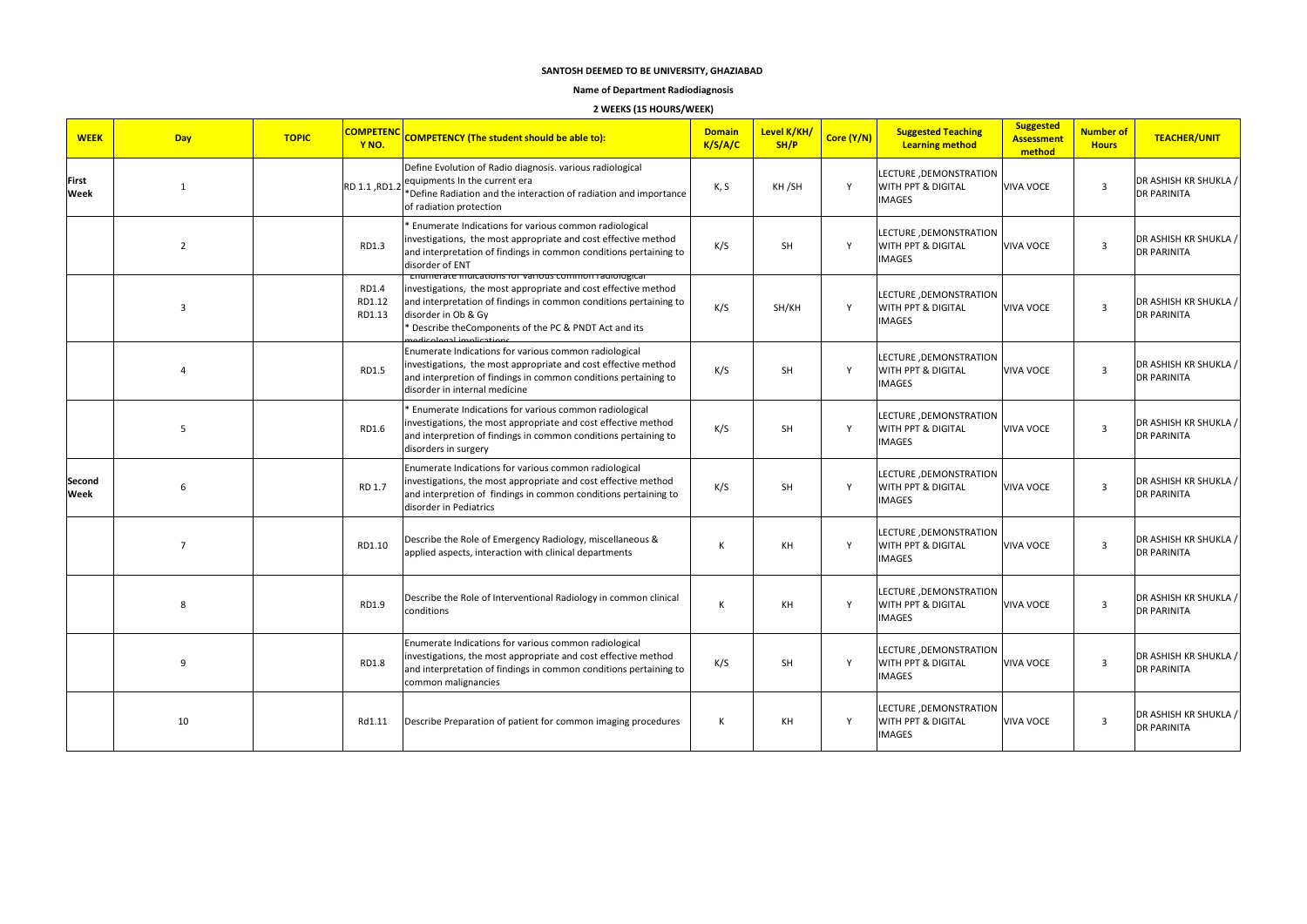#### **Name of Department Surgery**

| <b>WEEK</b>       | <b>DAY</b> | <b>TOPIC</b>   | <b>COMPETENCY</b><br>NO. | <b>COMPETENCY (The student should be able to):</b>                                                                                              | Domain K/S/A/C | Level K/KH/ SH/P | Core (Y/N) | <b>Suggested Teaching Learning method</b>     | <b>Suggested</b><br>Vertical<br>Assessment method<br><b>Integration</b> | <b>Horizontal Integration</b> |
|-------------------|------------|----------------|--------------------------|-------------------------------------------------------------------------------------------------------------------------------------------------|----------------|------------------|------------|-----------------------------------------------|-------------------------------------------------------------------------|-------------------------------|
| First Week        | Monday     | Thyroid        | SU 22.3                  | Demonstrate and document the correct clinical examination of<br>thyroid swellings and discus the differential diagnosis and their<br>management | S              | SH               | Y          | Bedside Clinic                                | <b>Skill Assessment</b>                                                 |                               |
| <b>First Week</b> | Tuesday    | <b>Breast</b>  | SU25.5                   | Demonstrate the correct technique to palpate the breast for breast<br>swelling in a mannequin or equivalent                                     | S              | <b>SH</b>        | Y          | <b>DOAP Session</b>                           | Skill Assessment                                                        |                               |
| <b>First Week</b> | Wednesday  | <b>Breast</b>  | SU25.4                   | Counsel the patient and obtain informed consent for treatment of<br>malignant conditions of the breast                                          | A/C            | SH               | Y          | <b>DOAP Session</b>                           | Skill Assessment                                                        |                               |
| <b>First Week</b> | Thursday   | Lymphatic      | SU27.8                   | Demonstrate the correct examination of the lymphatic system                                                                                     | S              | SH               | Y          | DOAP Session, Bedside Clinic Skill Assessment |                                                                         |                               |
| <b>First Week</b> | Friday     | Hernia         | SU28.2                   | Demonstrate the correct technique to examine the patient with<br>hernia and identify different types of hernias.                                | S              | SH               | Y          | DOAP Session, Bedside Clinic Skill Assessment |                                                                         |                               |
| <b>First Week</b> | Saturday   | Hernia         | SU28.2                   | Demonstrate the correct technique to examine the patient with<br>hernia and identify different types of hernias.                                | S              | SH               | Y          | Bedside Clinic                                | <b>Skill Assessment</b>                                                 |                               |
| Second<br>Week    | Monday     | Stomach        | SU28.9                   | Demonstrate the correct technique of examination of a patient with<br>disorders of the stomach.                                                 | S              | SH               | Y          | <b>Bedside Clinic</b>                         | <b>Skill Assessment</b>                                                 |                               |
| Second<br>Week    | Tuesday    | Abdomen        | SU28.18                  | Describe and demonstrate clinical examination of abdomen                                                                                        | S              | SH               | Y          | <b>Bedside Clinic</b>                         | <b>Skill Assessment</b>                                                 |                               |
| Second<br>Week    | Wednesday  | Prostate       | SU29.10                  | Demonstrate a digital rectal examination of the prostate in a<br>mannequin or equivalent                                                        | S              | SH               | Y          | <b>DOAP Session</b>                           | Skill Assessment                                                        |                               |
| Second<br>Week    | Thursday   | Prostate       | SU29.10                  | Demonstrate a digital rectal examination of the prostate in a<br>mannequin in a Patient                                                         | S              | <b>SH</b>        | Y          | <b>Bedside Clinic</b>                         | Skill Assessment                                                        |                               |
| Second<br>Week    | Friday     | <b>AETCOM</b>  | SU <sub>2.3</sub>        | Communicate and counsel patients and families about the treatment<br>and prognosis of shock demonstrating empathy and care (AETCOM)             | A/C            | <b>SH</b>        | Y          | <b>DOAP Session</b>                           | Skill Assessment AETCOM                                                 |                               |
| Second<br>Week    | Saturday   | Burns          | SU4.1                    | Elicit document and present history in a case of Burns and cperform<br>physical examination.                                                    | K              | KH               | Y          | <b>Small Group Discussion</b>                 | Writter / Viva<br>Physiology<br>Voce                                    |                               |
| Third<br>Week     | Monday     | Burns          | SU4.1                    | Elicit document and present history in a case of Burns and cperform<br>physical examination.                                                    | К              | KH               | Y          | <b>Bedside Clinic</b>                         | Skill Assessment                                                        |                               |
| Third<br>Week     | Tuesday    | Organ Donation | SU13.4                   | Counsel patients and relatives on organ donation in a simulated<br>environment                                                                  | S              | SH               | Y          | <b>DOAP Session</b>                           | Skill Assessment AETCOM                                                 |                               |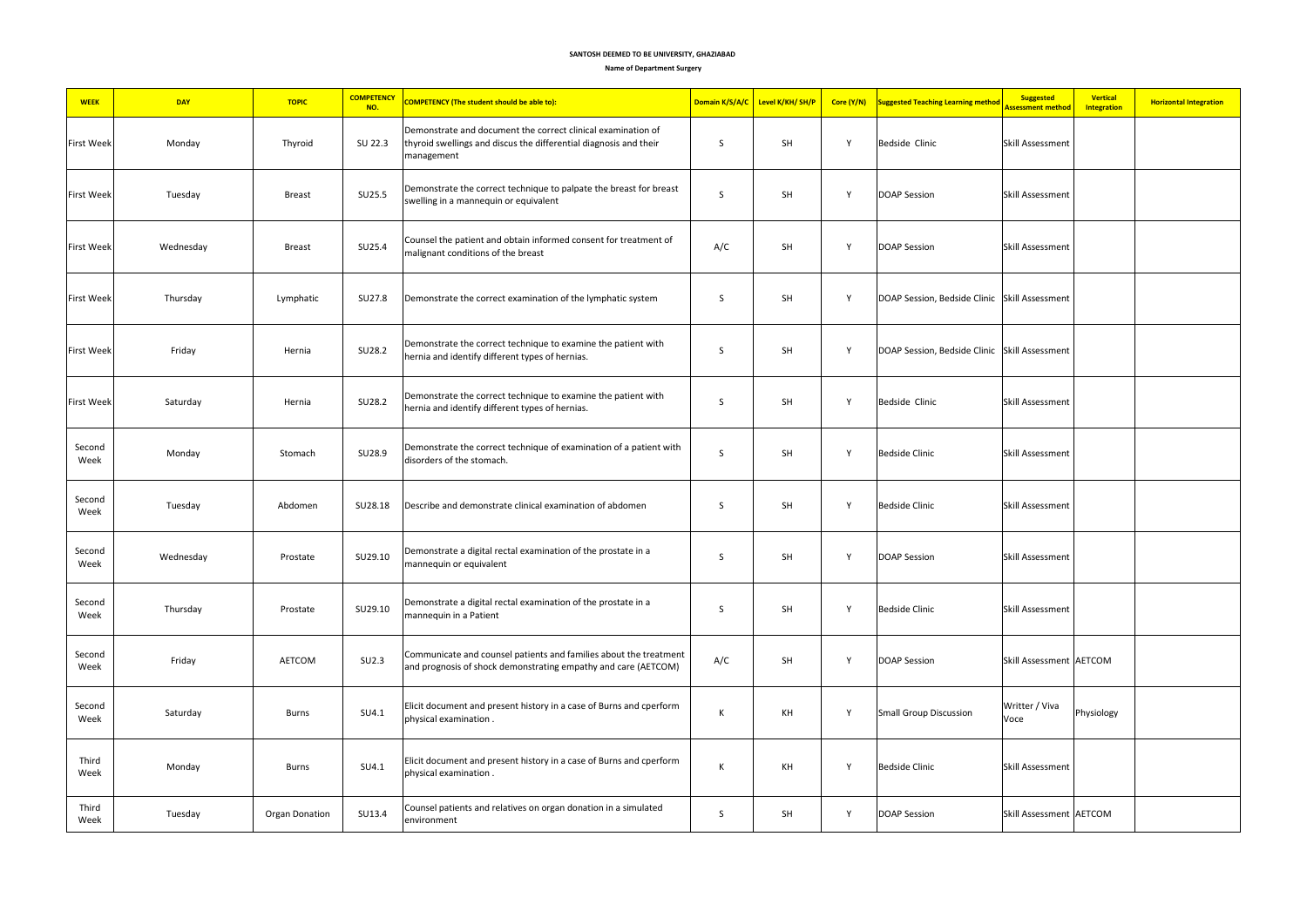| Third<br>Week  | Wednesday | <b>BLS</b>             | SU17.2 | Demonstrate the steps in Basic Life Support. Transport of injured<br>patient in a simulated environment                                                                                                        | <sub>S</sub> | <b>SH</b> |        | <b>DOAP Session</b>                                      | <b>Skill Assessment</b> | Anaesthesiology |
|----------------|-----------|------------------------|--------|----------------------------------------------------------------------------------------------------------------------------------------------------------------------------------------------------------------|--------------|-----------|--------|----------------------------------------------------------|-------------------------|-----------------|
| Third<br>Week  | Thursday  | <b>BLS</b>             | SU17.2 | Demonstrate the steps in Basic Life Support. Transport of injured<br>patient in a simulated environment                                                                                                        | S.           | <b>SH</b> |        | <b>Bedside Clinic</b>                                    | <b>Skill Assessment</b> |                 |
| Third<br>Week  | Friday    | Swelling               | SU18.3 | Describe and demonstrate the clinical examination of surgical patient<br>including swelling and order relevant investigation for diagnosis.<br>Describe and discuss appropriate treatment plan.                | <sub>S</sub> | <b>SH</b> |        | Bestside clinic, Small group<br>discussion, DOAP Session | <b>Skill Assessment</b> |                 |
| Third<br>Week  | Saturday  | nguinoscrotal swelling | SU18.3 | Describe and demonstrate the clinical examination of surgical patient<br>including inguinoscrotal swelling and order relevant investigation for<br>diagnosis. Describe and discuss appropriate treatment plan. | <sub>S</sub> | <b>SH</b> |        | Bestside clinic                                          |                         |                 |
| Fourth<br>Week | Monday    | Urinary case           | SU18.3 | Describe and demonstrate the clinical examination of surgical patient<br>including Urinary case and order relevant investigation for diagnosis.<br>Describe and discuss appropriate treatment plan.            | <sub>S</sub> | <b>SH</b> |        | Bestside clinic                                          |                         |                 |
| Fourth<br>Week | Tuesday   | Penile swellimg        | SU18.3 | Describe and demonstrate the clinical examination of surgical patient<br>including Penile swelling and order relevant investigation for<br>diagnosis. Describe and discuss appropriate treatment plan.         | -S.          | <b>SH</b> |        | Bestside clinic                                          |                         |                 |
| Fourth<br>Week | Wednesday | Acute abdomen          | SU18.3 | Describe and demonstrate the clinical examination of surgical patient<br>including Acute Abdomen and order relevant investigation for<br>diagnosis. Describe and discuss appropriate treatment plan.           | S.           | <b>SH</b> |        | Bestside clinic                                          |                         |                 |
| Fourth<br>Week | Thursday  | Intestinal obstruction | SU18.3 | Describe and demonstrate the clinical examination of surgical patient<br>including Intestinal Obstruction and order relevant investigation for<br>diagnosis. Describe and discuss appropriate treatment plan.  | S.           | SH        | $\vee$ | <b>Bestside clinic</b>                                   |                         |                 |
| Fourth<br>Week | Friday    | Anal examination       | SU18.3 | Describe and demonstrate the clinical examination of surgical patient<br>including Anal examintaion and order relevant investigation for<br>diagnosis. Describe and discuss appropriate treatment plan.        |              |           |        |                                                          |                         |                 |
| Fourth<br>Week | Saturday  |                        |        | <b>Ward Leaving</b>                                                                                                                                                                                            |              |           |        |                                                          |                         |                 |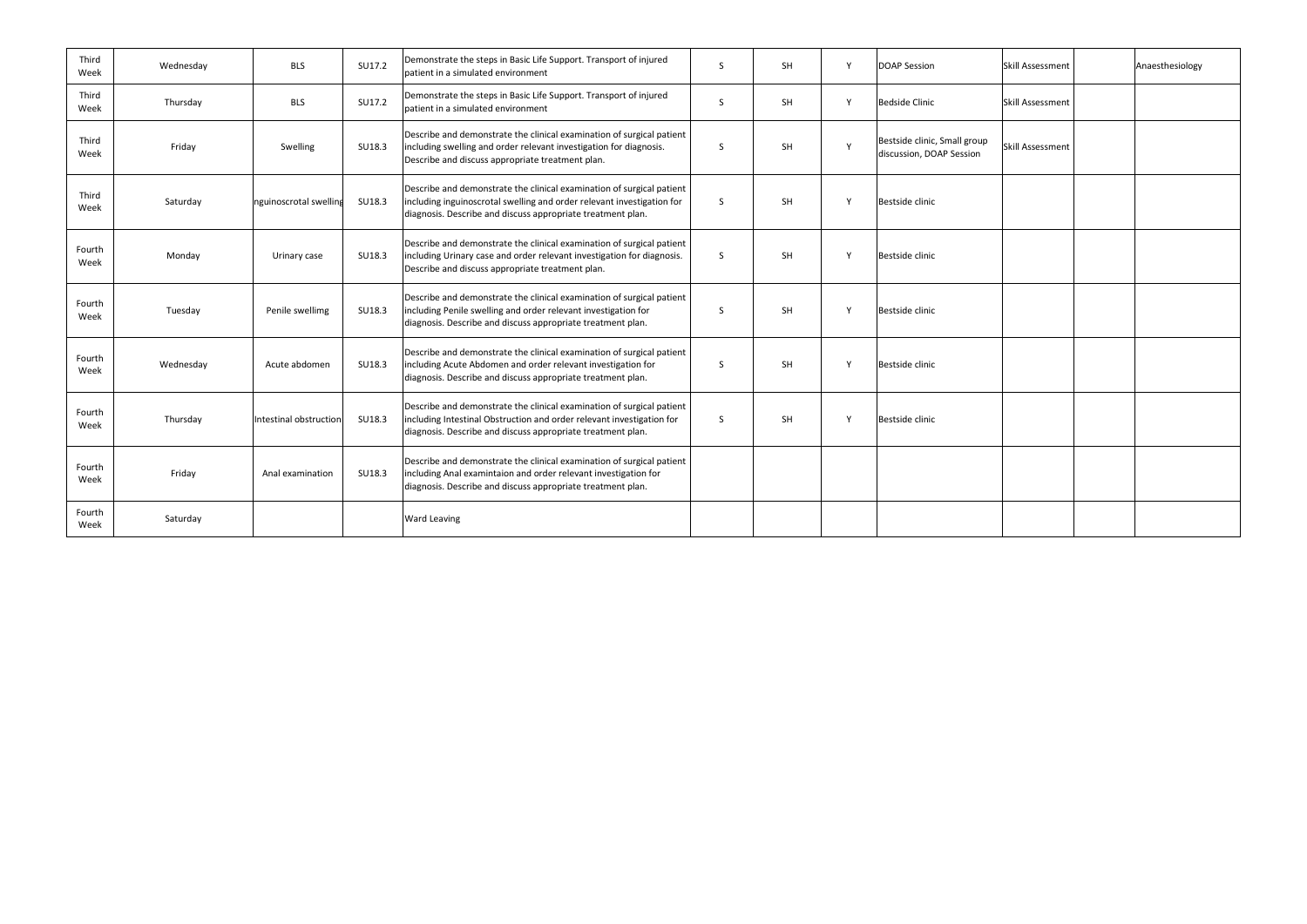**Name of Department Community Medicine**

| <b>COMPETENCY (The student should be able to):</b>                                            |  | <b>Suggested Teaching</b><br><b>Learning method</b> | <b>Suggested</b><br><b>Assessment</b><br>method |
|-----------------------------------------------------------------------------------------------|--|-----------------------------------------------------|-------------------------------------------------|
| Allottment of family and rapport building with the family<br>members                          |  | Small group discussion                              | Skill<br>Assessment                             |
| Assessing the physical and biological environment of the individual<br>and the family         |  | <b>DOAP</b>                                         | Skill<br>Assessment                             |
| Communicating with the family members to assess socio-<br>economic status of the family       |  | Small group discussion                              | Skill<br>Assessment                             |
| Doing anthropometry and general examination of the family<br>members                          |  | <b>DOAP</b>                                         | Skill<br>Assessment                             |
| History taking for dietary assessment of each member of the<br>family                         |  | Small group discussion                              | Skill<br>Assessment                             |
| History taking for dietary assessment of the family as a whole                                |  | Small group discussion                              | Skill<br>Assessment                             |
| Assessment of health status of each member of the family                                      |  | <b>DOAP</b>                                         | Skill<br>Assessment                             |
| Assessment of health status of each member of the family                                      |  | <b>DOAP</b>                                         | Skill<br>Assessment                             |
| Assessment of health status of each member of the family                                      |  | <b>DOAP</b>                                         | Skill<br>Assessment                             |
| Assessment of health status of each member of the family                                      |  | <b>DOAP</b>                                         | Skill<br>Assessment                             |
| Recommendation of diet as per the health assessment                                           |  | <b>DOAP</b>                                         | Skill<br>Assessment                             |
| Demonstration and practice of injection routes                                                |  | <b>DOAP</b>                                         | Skill<br>Assessment                             |
| Demonstration and skill building for vaccine administration                                   |  | <b>DOAP</b>                                         | Skill<br>Assessment                             |
| Demonstration and skill building for vaccine administration                                   |  | <b>DOAP</b>                                         | Skill<br>Assessment                             |
| Counselling of family members for behavioural change based on<br>individual health assessment |  | <b>DOAP</b>                                         | Skill<br>Assessment                             |
| Health education of family members                                                            |  | Small group discussion                              | Skill<br>Assessment                             |
| demonstration of measuring chlorine content in drinking water                                 |  | Small group discussion                              | Skill<br>Assessment                             |
| Visit to DOTS centre                                                                          |  | Small group discussion                              | Skill<br>Assessment                             |
| Visit to Anganwadi Centre                                                                     |  | Small group discussion                              | Skill<br>Assessment                             |
| Visit to ASHA workers                                                                         |  | Small group discussion                              | Skill<br>Assessment                             |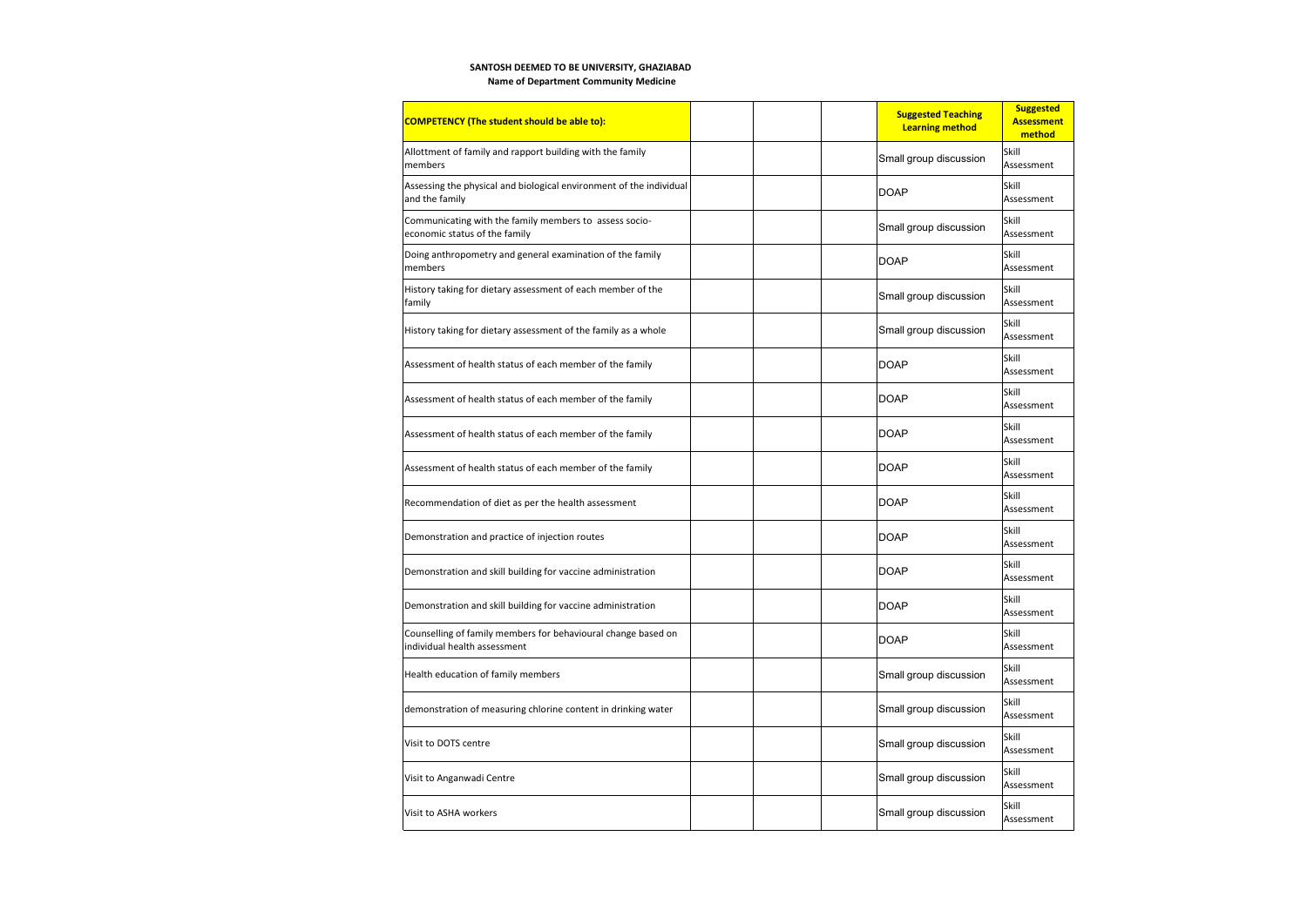| Visit to U-PHC                         |  | Small group discussion | <b>Skill</b><br>Assessment |
|----------------------------------------|--|------------------------|----------------------------|
| Visit to CHC                           |  | Small group discussion | <b>Skill</b><br>Assessment |
| Log-book completion and doubt clearing |  |                        |                            |
| VIVA VOCE                              |  |                        | Skill<br>Assessment        |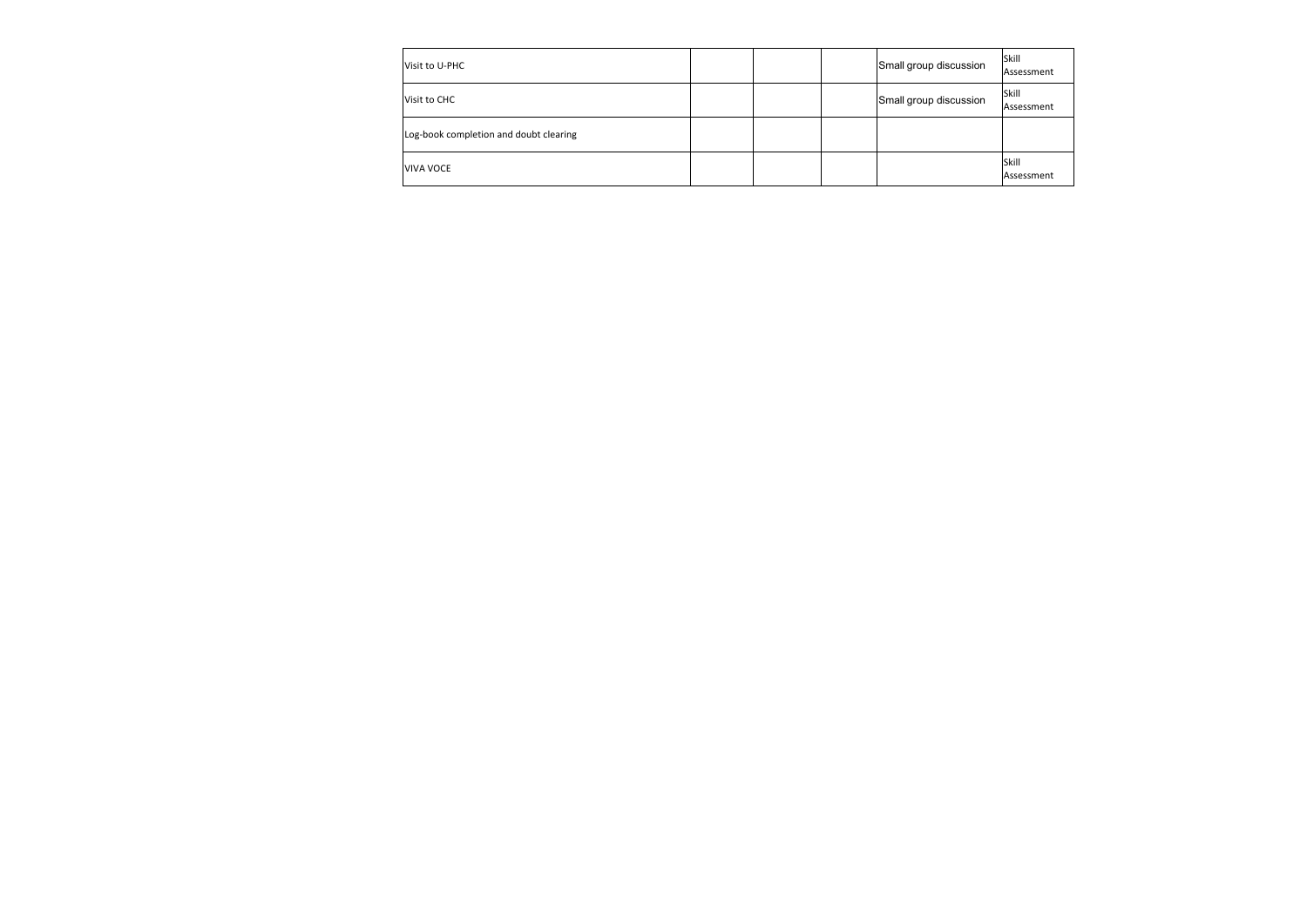#### **Name of Department Community OBG**

#### **4 Week**

| <b>WEEK</b>       | <b>DAY</b>    | <b>TOPIC</b> | <b>COMPETENC</b><br>Y <sub>NO</sub> . | <b>COMPETENCY (The student should be able to):</b>                                                                                                                                                                                | <b>Domain</b><br>K/S/A/C | Level K/KH/<br>SH/P | Core (Y/N) | <b>Suggested Teaching</b><br><b>Learning method</b> | <b>Suggested</b><br><b>Assessment</b><br>method | <b>Number of</b><br><b>Hours</b> | <b>TEACHER/UNIT</b> |
|-------------------|---------------|--------------|---------------------------------------|-----------------------------------------------------------------------------------------------------------------------------------------------------------------------------------------------------------------------------------|--------------------------|---------------------|------------|-----------------------------------------------------|-------------------------------------------------|----------------------------------|---------------------|
| WEEK 1            | <b>MONDAY</b> |              | OG5.1                                 | Describe, discuss and identify pre-existing medical disorders and<br>discuss their management; discuss evidence-based intrapartum<br>care                                                                                         | K/S                      | SH                  | Υ          | Bedside clinics                                     | clinical<br>assessment                          |                                  |                     |
| WEEK 1            | TUESDAY       |              | OG5.2                                 | Determine maternal high risk factors and verify immunization<br>statu                                                                                                                                                             | K/S                      | SH                  | Y          | Bedside clinics                                     | clinical<br>assessment                          |                                  |                     |
| WEEK 1            | WEDNESDAY     |              | OG6.1                                 | Describe, discuss and demonstrate the clinical features of<br>pregnancy, derive and discuss its differential diagnosis, elaborate<br>the principles underlying and interpret pregnancy tests                                      | K/S                      | <b>SH</b>           | Y          | Bedside clinics                                     | clinical<br>assessment                          |                                  |                     |
| WEEK 1            | THURSDAY      |              | OG8.1                                 | Enumerate, describe and discuss the objectives of antenatal care,<br>assessment of period of gestation; screening for high-risk factors                                                                                           | K/S                      | SH                  | Y          | Bedside clinics                                     | clinical<br>assessment                          |                                  |                     |
| WEEK 1            | FRIDAY        |              | OG8.2                                 | Elicit document and present an obstetric history including<br>menstrual history, last menstrual period, previous obstetric<br>history, comorbid conditions, past medical history and surgical<br>history                          | K/S                      | SH                  | Y          | Bedside clinics                                     | clinical<br>assessment                          |                                  |                     |
| WEEK 1            | SATURDAY      |              | OG8.3                                 | Describe, demonstrate, document and perform an obstetrical<br>examination including a general and abdominal examination and<br>clinical monitoring of maternal and fetal well-being;                                              | K/S                      | SH                  | Y          | Bedside clinics                                     | clinical<br>assessment                          |                                  |                     |
| WEEK <sub>2</sub> | <b>MONDAY</b> |              | OG8.4                                 | Describe and demonstrate clinical monitoring of maternal and<br>fetal well-being                                                                                                                                                  | K/S                      | SH                  | Y          | Bedside clinics                                     | clinical<br>assessment                          |                                  |                     |
| WEEK <sub>2</sub> | TUESDAY       |              | OG8.5                                 | Describe and demonstrate pelvic assessment in a model                                                                                                                                                                             | K/S                      | SH                  | Y          | Bedside clinics                                     | clinical<br>assessment                          |                                  |                     |
| WEEK <sub>2</sub> | WEDNESDAY     |              | OG10.1                                | Define, classify and describe the aetiology, pathogenesis, clinical<br>features, ultrasonography, differential diagnosis and management<br>of antepartum haemorrhage in pregnancy                                                 | K/S                      | <b>SH</b>           | Y          | Bedside clinics                                     | clinical<br>assessment                          |                                  |                     |
| WEEK <sub>2</sub> | THURSDAY      |              | OG11.1                                | Describe the etiopathology, clinical features; diagnosis and<br>investigations, complications, principles of management of<br>multiple pregnancies                                                                                | K/S                      | <b>SH</b>           | Y          | Bedside clinics                                     | clinical<br>assessment                          |                                  |                     |
| WEEK <sub>2</sub> | <b>FRIDAY</b> |              | OG12.1                                | Define, classify and describe the etiology and pathophysiology,<br>early detection, investigations; principles of management of<br>hypertensive disorders of pregnancy and eclampsia, complications<br>of eclampsia               | K/S                      | SH                  | Y          | Bedside clinics                                     | clinical<br>assessment                          |                                  |                     |
| WEEK <sub>2</sub> | SATURDAY      |              | OG12.2                                | Define, classify and describe the etiology, pathophysiology,<br>diagnosis, investigations, adverse effects on the mother and<br>foetus and the management during pregnancy and labor, and<br>complications of anemia in pregnancy | K/S                      | SH                  | Y          | <b>Bedside clinics</b>                              | clinical<br>assessment                          |                                  |                     |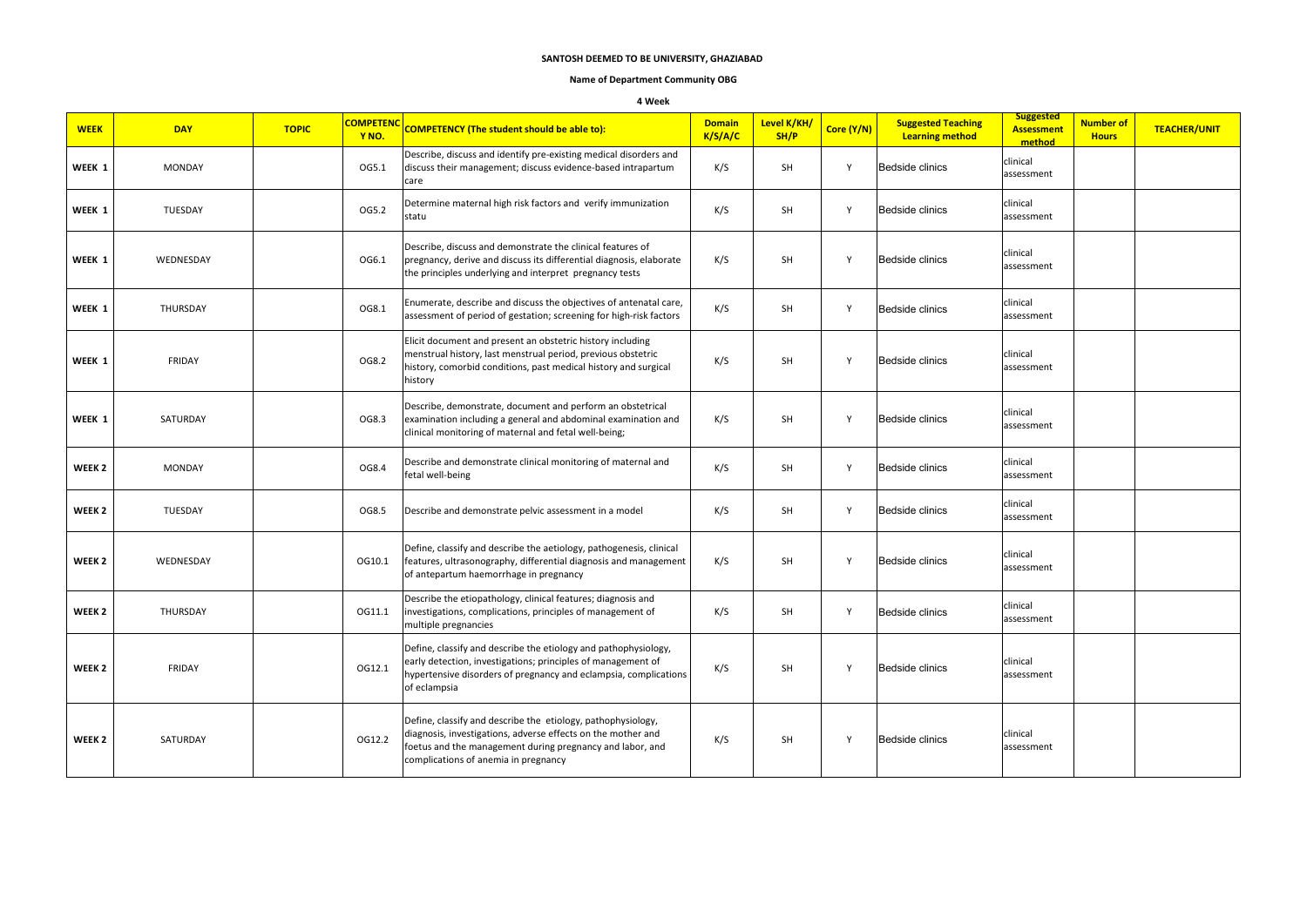| WEEK 3            | <b>MONDAY</b> | OG12.3 | Define, classify and describe the etiology, pathophysiology,<br>diagnosis, investigations, criteria, adverse effects on the mother<br>and foetus and the management during pregnancy and labor, and<br>complications of diabetes in pregnancy       | K/S | <b>SH</b> | $\mathsf{v}$ | <b>Bedside clinics</b> | clinical<br>assessment |  |
|-------------------|---------------|--------|-----------------------------------------------------------------------------------------------------------------------------------------------------------------------------------------------------------------------------------------------------|-----|-----------|--------------|------------------------|------------------------|--|
| WEEK 3            | TUESDAY       | OG12.4 | Define, classify and describe the etiology, pathophysiology,<br>diagnosis, investigations, criteria, adverse effects on the mother<br>and foetus and the management during pregnancy and labor, and<br>complications of heart diseases in pregnancy | K/S | SH        | $\mathsf{v}$ | Bedside clinics        | clinical<br>assessment |  |
| WEEK <sub>3</sub> | WEDNESDAY     | OG12.5 | Describe the clinical features, detection, effect of pregnancy on<br>the disease and impact of the disease on pregnancy complications<br>and management of urinary tract infections in pregnancy                                                    | K/S | <b>SH</b> | $\mathsf{v}$ | <b>Bedside clinics</b> | clinical<br>assessment |  |
| WEEK <sub>3</sub> | THURSDAY      | OG12.7 | Describe and discuss screening, risk factors, management of<br>mother and newborn with HIV                                                                                                                                                          | K/S | SH        | $\mathsf{Y}$ | Bedside clinics        | clinical<br>assessment |  |
| WEEK 3            | <b>FRIDAY</b> | OG12.8 | Describe the mechanism, prophylaxis, fetal complications,<br>diagnosis and management of isoimmunization in pregnanc                                                                                                                                | K/S | SH        | Y            | <b>Bedside clinics</b> | clinical<br>assessment |  |
| WEEK <sub>3</sub> | SATURDAY      | OG13.2 | Define, describe the causes, pathophysiology, diagnosis,<br>investigations and management of preterm labor, PROM and<br>postdated pregnancy                                                                                                         | K/S | <b>SH</b> | $\mathsf{v}$ | <b>Bedside clinics</b> | clinical<br>assessment |  |
| WEEK 4            | <b>MONDAY</b> | OG13.4 | Demonstrate the stages of normal labor in a simulated<br>environment / mannequin and counsel on methods of safe<br>abortion                                                                                                                         | K/S | SH        | Y            | Bedside clinics        | clinical<br>assessment |  |
| WEEK 4            | TUESDAY       | OG13.5 | Observe and assist the conduct of a normal vaginal delivery                                                                                                                                                                                         | K/S | SH        | $\mathsf{v}$ | Bedside clinics        | clinical<br>assessment |  |
| WEEK 4            | WEDNESDAY     | OG14.1 | Enumerate and discuss the diameters of maternal pelvis and<br>types                                                                                                                                                                                 | K/S | <b>SH</b> | $\mathsf{v}$ | Bedside clinics        | clinical<br>assessment |  |
| WEEK4             | THURSDAY      | OG14.2 | Discuss the mechanism of normal labor, Define and describe<br>obstructed labor, its clinical features; prevention; and<br>management                                                                                                                | K/S | <b>SH</b> |              | Bedside clinics        | clinical<br>assessment |  |
| WEEK 4            | FRIDAY        | OG14.4 | Describe and discuss the classification; diagnosis; management of<br>abnormal labor                                                                                                                                                                 | K/S | SH        | $\mathsf{v}$ | Bedside clinics        | clinical<br>assessment |  |
| WEEK4             | SATURDAY      |        | Assessment                                                                                                                                                                                                                                          |     |           |              |                        | Ward Leave             |  |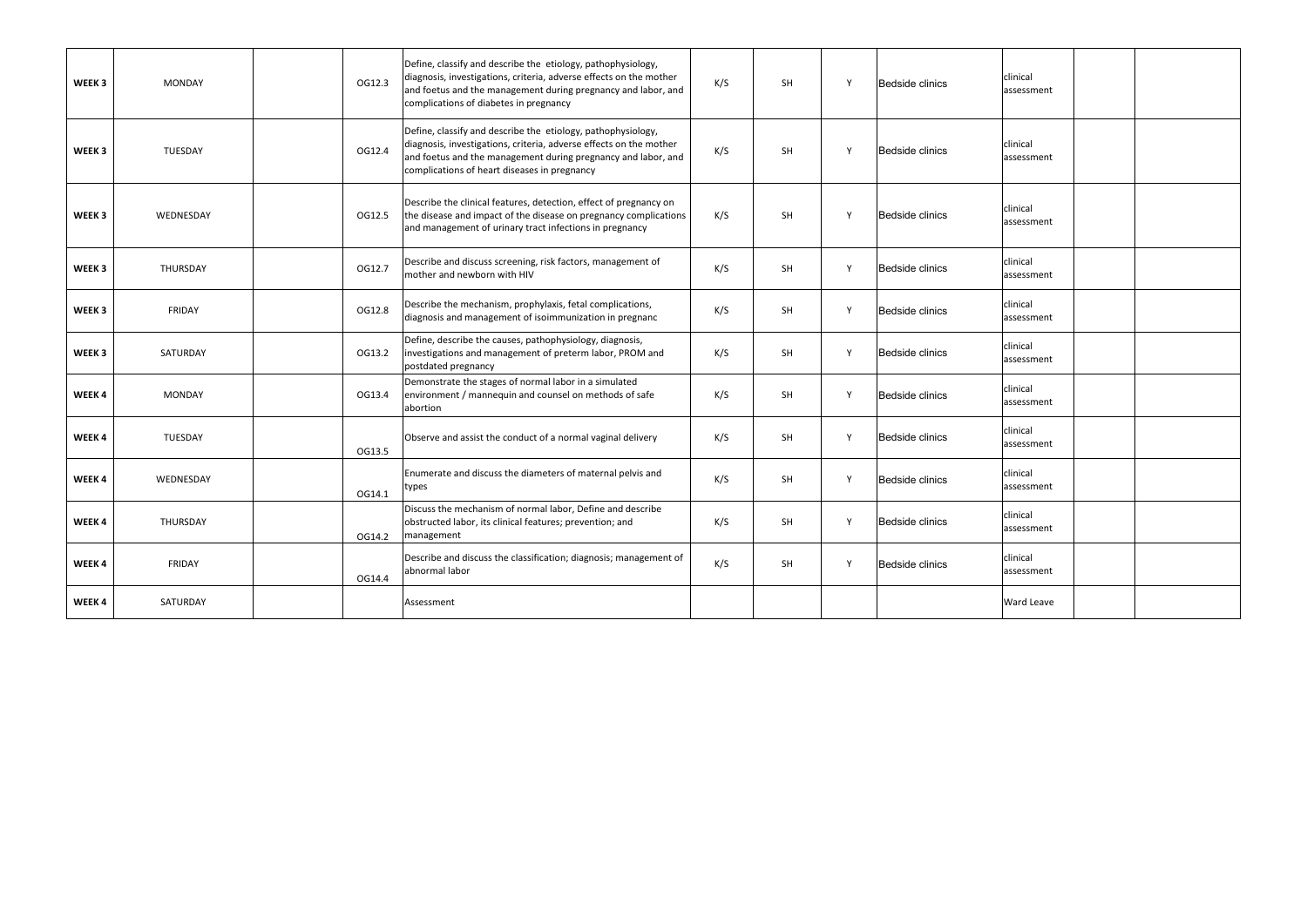#### **SANTOSH DEEMED TO BE UNIVERSITY, GHAZIABAD Name of Department Community Psychiatry LEARNER DOCTOR METHOD OF CLINICAL TRAINING 2 WEEKS (15 HOURS/WEEK)**

| <b>WEEK</b>       | <b>DAY</b>      | <b>TOPIC</b>                               | <b>COMPETENC</b><br>Y <sub>NO</sub> . | <b>COMPETENCY (The student should be able to):</b>                                                                                                   | <b>Domain</b><br>K/S/A/C | Level K/KH/<br>SH/P | Core (Y/N) | <b>Suggested Teaching</b><br><b>Learning method</b> | <b>Suggested</b><br><b>Assessment</b><br>method | <b>Number of</b><br><b>Hours</b> | <b>TEACHER/UNIT</b>                                                                              |
|-------------------|-----------------|--------------------------------------------|---------------------------------------|------------------------------------------------------------------------------------------------------------------------------------------------------|--------------------------|---------------------|------------|-----------------------------------------------------|-------------------------------------------------|----------------------------------|--------------------------------------------------------------------------------------------------|
| WEEK <sub>1</sub> | <b>MONDAY</b>   | Introduction to<br>psychiatry              | <b>PS3.3</b>                          | Elicit, present and document a history in patients presenting with<br>a mental disorder                                                              | $\mathsf{S}$             | <b>SH</b>           | Y          | Bedside clinic, DOAP                                | Skill assessment                                | 3 hours                          | Unit - $1$<br>Student $1-5 = Dr. A. K.$<br>Seth<br>Student $6-10 = Dr$ .<br><b>Brijesh Saran</b> |
|                   | TUESDAY         | Introduction to<br>psychiatry              | PS3.2                                 | Enumerate, describe and discuss important signs & symptoms of<br>common mental disorders                                                             | $\mathsf{S}$             | <b>SH</b>           | Y          | OPD                                                 | Skill assessment                                | 3 hours                          |                                                                                                  |
|                   | WEDNESDAY       | Psychotic disorders                        | PS5.2                                 | Enumerate, elicit, describe and document clinical features,<br>positive symptoms of Schizophrenia                                                    | <sub>S</sub>             | <b>SH</b>           | Y          | OPD                                                 | Skill assessment                                | 3 hours                          |                                                                                                  |
|                   | THURSDAY        | Depression                                 | <b>PS6.2</b>                          | Enumerate, elicit, describe and document clinical features in<br>patients with depression                                                            | $\mathsf{S}$             | SH                  | Y          | OPD                                                 | Skill assessment                                | 3 hours                          |                                                                                                  |
|                   | <b>FRIDAY</b>   | <b>Bipolar disorders</b>                   | <b>PS7.2</b>                          | Enumerate, elicit, describe and document clinical features in<br>patients with bipolar disorders                                                     | $\mathsf{S}$             | SH                  | Y          | OPD                                                 | Skill assessment                                | 3 hours                          |                                                                                                  |
| <b>WEEK2</b>      | <b>MONDAY</b>   | Anxiety disorders                          | <b>PS8.2</b>                          | Enumerate, elicit, describe and document clinical features in<br>patients with anxiety disorders                                                     | $\mathsf{S}$             | SH                  | Y          | OPD                                                 | Skill assessment                                | 3 hours                          |                                                                                                  |
|                   | TUESDAY         | Stress related<br>disorders                | <b>PS92</b>                           | Enumerate, elicit, describe and document clinical features in<br>patients with stress related disorders                                              | S                        | SH                  | Y          | OPD                                                 | Skill assessment                                | 3 hours                          |                                                                                                  |
|                   | WEDNESDAY       | Somatoform<br>disorders                    | PS10.2                                | Enumerate, elicit, describe and document clinical features in<br>patients with somatoform, dissociative and conversion disorders                     | S                        | <b>SH</b>           | Y          | OPD                                                 | Skill assessment                                | 3 hours                          |                                                                                                  |
|                   | <b>THURSDAY</b> | Personality<br>disorders                   | PS11.2                                | Enumerate, elicit, describe and document clinical features in<br>patients with personality disorders                                                 | <sub>S</sub>             | <b>SH</b>           | Y          | OPD                                                 | Skill assessment                                | 3 hours                          |                                                                                                  |
|                   | <b>FRIDAY</b>   | Substance use<br>disorders                 | <b>PS4.2</b>                          | Elicit, describe and document clinical features of alcohol and<br>substance use disorders                                                            | $\mathsf{S}$             | <b>SH</b>           | Y          | OPD                                                 | Skill assessment                                | 3 hours                          |                                                                                                  |
| <b>WEEK3</b>      | <b>MONDAY</b>   | Psychiatric<br>emergencies                 | PS17.1                                | Enumerate and describe the recognition and clinical presentation<br>of psychiatric emergencies (Suicide, Deliberate Self Harm, Violent<br>behaviour) | K                        | KH                  | Y          | OPD                                                 | Skill assessment                                | 3 hours                          |                                                                                                  |
|                   | <b>TUESDAY</b>  | Psychiatric<br>disorders in the<br>elderly | PS16.1                                | Enumerate and describe common psychiatric disorders in the<br>elderly including dementia, depression and psychosis                                   | K                        | KH                  | Y          | OPD                                                 | Skill assessment                                | 3 hours                          |                                                                                                  |
|                   | WEDNESDAY       | Mental retardation                         | PS15.1                                | Describe the aetiology and magnitude of mental retardation                                                                                           | К                        | KH                  | Υ          | OPD                                                 | Skill assessment                                | 3 hours                          |                                                                                                  |
|                   | THURSDAY        | Psychosomatic<br>disorders                 | PS12.2                                | Enumerate, elicit, describe and document clinical features in<br>patients with magnitude and etiology of psychosomatic disorders                     | К                        | KH                  | Υ          | OPD                                                 | Skill assessment                                | 3 hours                          |                                                                                                  |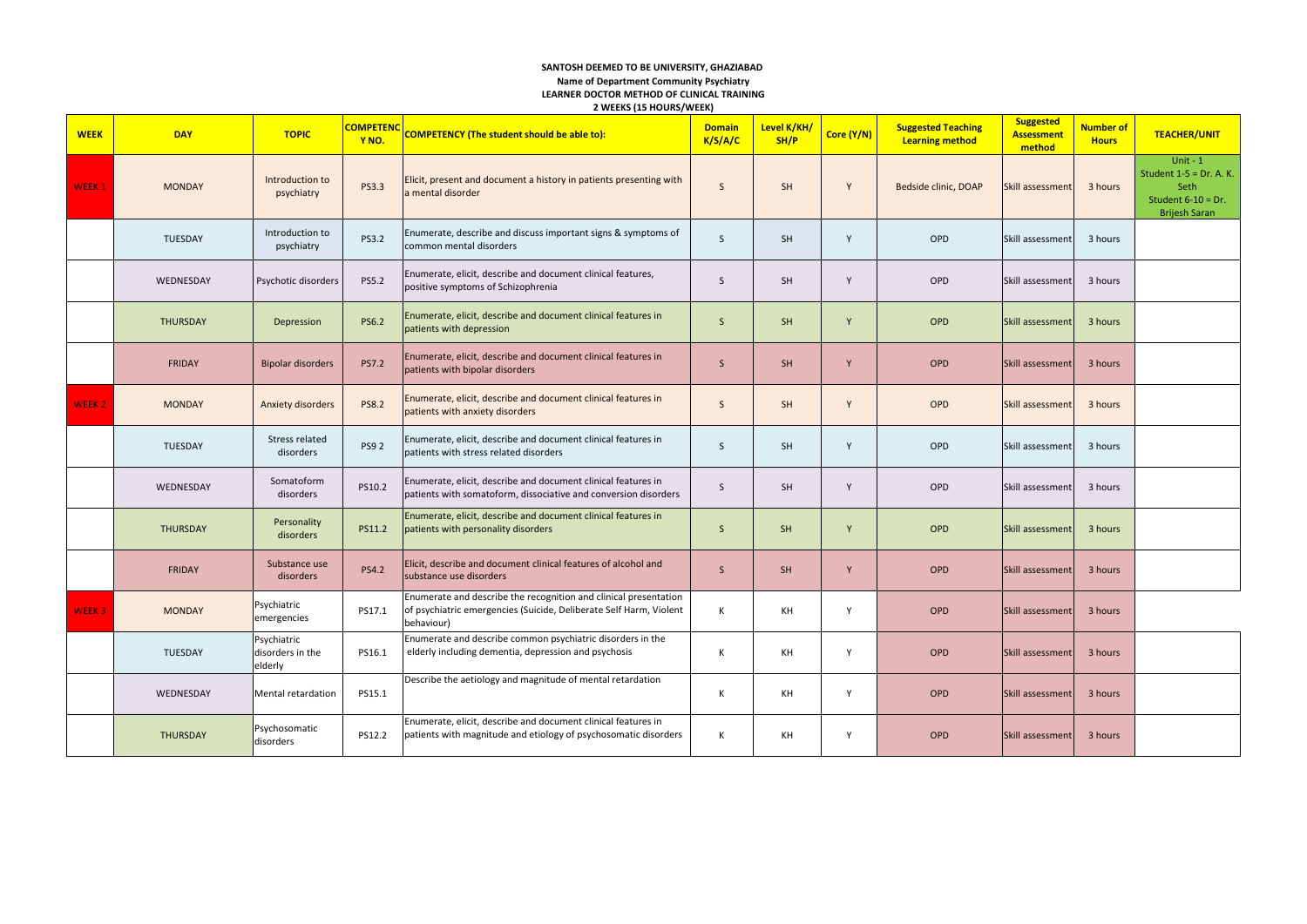**Name of Department Respiratory Medicine**

| <b>WEEK</b><br><b>DAY</b> | <b>TOPIC</b> | <b>COMPETENC</b><br>Y <sub>NO</sub> . | <b>COMPETENCY (The student should be able to):</b>                                                                                                                                                                                          | <b>Domain</b><br>K/S/A/C | Level K/KH/<br>SH/P | Core (Y/N)   | <b>Suggested Teaching</b><br><b>Learning method</b>   | <b>Suggested</b><br><b>Assessment</b><br>method | <b>Number of</b><br><b>Hours</b> | <b>TEACHER/UNIT</b> |
|---------------------------|--------------|---------------------------------------|---------------------------------------------------------------------------------------------------------------------------------------------------------------------------------------------------------------------------------------------|--------------------------|---------------------|--------------|-------------------------------------------------------|-------------------------------------------------|----------------------------------|---------------------|
| FRIDAY                    |              | CT1.1                                 | Describe and discuss the epidemiology of tuberculosis and its<br>impact on the work, life and economy of India                                                                                                                              | К                        | KH                  | Y            | Lecture, Small group<br>discussion                    | Written/ Viva<br>voce                           | $\mathbf{1}$                     | Dr. Sanjay Sahay    |
| FRIDAY                    |              | CT1.2                                 | Describe and discuss the microbiology of tubercle bacillus, mode<br>of transmission, pathogenesis, clinical evolution and natural<br>history of pulmonary and extra pulmonary forms (including lymph<br>node, bone and CNS)                 | К                        | KH                  | Y            | Lecture, Small group<br>discussion                    | Written                                         | $\mathbf{1}$                     | Dr. Sanjay Sahay    |
| <b>FRIDAY</b>             |              | CT1.3                                 | Discuss and describe the impact of co-infection with HIV and other<br>co-morbid conditions. Like diabetes on the natural history of<br>tuberculosis                                                                                         | К                        | К                   | Y            | Lecture, Small group<br>discussion                    | Written                                         | $\mathbf{1}$                     | Dr. Prachi          |
| FRIDAY                    |              | CT1.4                                 | Describe the epidemiology, the predisposing factors and microbial<br>and therapeutic factors that determine resistance to drugs                                                                                                             | К                        | KH                  | $\mathsf{Y}$ | Lecture, Small group<br>discussion                    | Written/Viva<br>voce                            | $\mathbf{1}$                     | Dr. Prachi          |
| <b>FRIDAY</b>             |              | CT1.8                                 | Generate a differential diagnosis based on the clinical history and<br>evolution of the disease that prioritises the most likely diagnosis                                                                                                  | К                        | Κ                   | Y            | Bedside clinic, Small<br>group discussion             | Bedside clinic.<br>Small<br>group<br>discussion | 1                                | Dr.Mahendran        |
| FRIDAY                    |              | CT1.12                                | Enumerate the indications for tests including: serology, special<br>cultures and polymerase chain reaction and sensitivity testing                                                                                                          | К                        | KH                  | Y            | Small group discussion,<br>Lecture                    | Short note/<br>Viva voce                        | $\mathbf{1}$                     | Dr.Mahendran        |
| FRIDAY                    |              | CT1.13                                | Describe and discuss the origin, indications, technique of<br>administration, efficacy and complications of the BCG vaccine                                                                                                                 | К                        | KH                  | Y            | Lecture, Small group<br>discussion                    | Short note/<br>Viva voce                        | $\mathbf{1}$                     | Dr.Sanjay Sahay     |
| <b>FRIDAY</b>             |              | CT1.14                                | Describe and discuss the pharmacology of various anti-<br>tuberculous agents, their indications, contraindications,<br>interactions and adverse reactions                                                                                   | К                        | KH                  | Y            | Lecture, Small group<br>discussion                    | Short note/<br>Viva voce                        | $\mathbf{1}$                     | Dr.Sanjay Sahay     |
| <b>FRIDAY</b>             |              | CT1.15                                | Prescribe an appropriate antituberculosis regimen based on the<br>location of disease, smear positivity and negativity and<br>comorbidities based on current national guidelines including<br>directly observed tuberculosis therapy (DOTS) | К                        | SH                  | Y            | Bedside clinic, Small<br>group discussion,<br>Lecture | Skill assessment                                | $\mathbf{1}$                     | Dr.Prachi           |
| FRIDAY                    |              | CT1.18                                | Educate health care workers on National Program of Tuberculosis<br>and administering and monitoring the DOTS program                                                                                                                        | $\mathsf C$              | SH                  | Y            | <b>DOAP</b> session                                   | Skill<br>assessment                             | $\mathbf{1}$                     | Dr.Prachi           |
| FRIDAY                    |              |                                       | Define and classify obstructive airway disease, Describe and<br>CT2.1, CT2.2 discuss the epidemiology, risk factors and evolution of obstructive<br>airway disease                                                                          | К                        | KH                  | Υ            | Lecture, Small group<br>discussion                    | Written/Viva<br>voce                            | $\mathbf{1}$                     | Dr.Mahendran        |
| FRIDAY                    |              | CT2.3                                 | Enumerate and describe the causes of acute episodes in patients<br>with obstructive airway disease                                                                                                                                          | К                        | KH                  | Y            | Lecture, Small group<br>discussion                    | Written/ Viva<br>voce                           | $\mathbf{1}$                     | Dr.Mahendran        |
| FRIDAY                    |              | CT2.4                                 | Describe and discuss the physiology and pathophysiology of<br>hypoxia and hypercapneia                                                                                                                                                      | К                        | KH                  | Y            | Lecture, Small group<br>discussion                    | Written/ Viva<br>voce                           | $\mathbf{1}$                     | Dr.Mahendran        |
| FRIDAY                    |              |                                       | Describe and discuss the genetics of alpha 1 antitrypsin deficiency<br>CT2.5, CT2.6 in emphysema, Describe the role of the environment in the cause<br>and exacerbation of obstructive airway disease                                       | К                        | KH                  | N,Y          | Lecture, Small group<br>discussion                    | Written/ Viva<br>voce                           | $\mathbf{1}$                     | Dr.Prachi           |